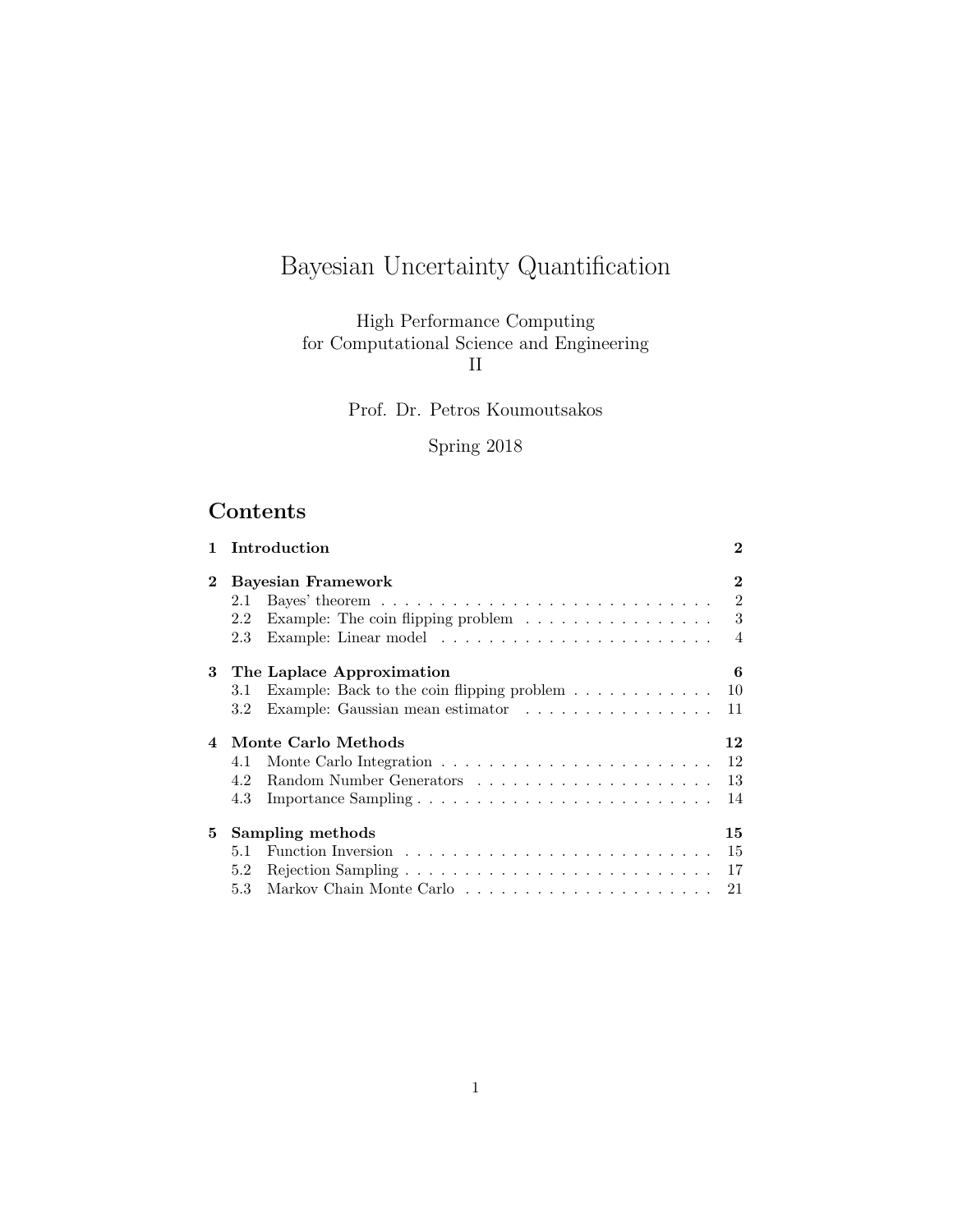### 1 Introduction

In science, we attempt to describe, understand and predict systems via models which depend on parameters. These models are an approximation of the reality and contain several sources of uncertainty, including modeling and numerical errors. Furthermore, we often don't know the parameters of the model or how sensible in the output of the model with respect to the parameters.. We wish to describe the uncertainty of these parameters given observations of the real system. We will here present the steps to complete this process.

In Section 2, we will present the Bayes' theorem and its applications in the field of uncertainty quantification. In Section 3, we will describe how to derive analytically estimations to quantify the uncertainty in parameters. In Section 4, we will introduce the concept of Monte Carlo methods, which are the basis of most numerical methods used in uncertainty quantification. Finally, in Section 5, we will present numerical methods able to sample arbitrary distributions.

### 2 Bayesian Framework

#### 2.1 Bayes' theorem

Let X and Y be two random variables (r.v.) with densities  $p<sub>X</sub>$  and  $p<sub>Y</sub>$ . The Bayes' theorem states that,

$$
p_{X|Y}(x|y) = \frac{p_{Y|X}(y|x) p_X(x)}{p_Y(y)}.
$$
\n(1)

The density  $p_{X|Y}$  is called the *posterior* probability. The term  $p_{Y|X}$  is viewed as a function of  $x$  since on the left hand side of Eq.  $(1)$  we condition on the fixed value for the random variable  $Y = y$ . As a function of x this term is called the likelihood functions and is a measure of how likely is to observe the value y for the r.v. Y conditioning on the value x for the r.v. X. Notice that  $p_{Y|X}$  is not a probability density as a function of x. The term  $p<sub>X</sub>$  is called prior distribution and represents our belief on the values of  $X$  prior to observing any values for the random variable  $Y$ . Finally, the denominator is defined as,

$$
p_Y(y) = \int p_{Y|X}(y|x) p_X(x) dx,
$$
\n(2)

and is the normalizing constant that makes the right hand side of Eq. (1) a probability density function.

In order to simplify the notation we drop the dependence of the density on the random variable. Which density is used will be evident from the arguments. For example, when we write  $p(x|y)$  then  $p = p_{X|Y}$  or  $p(X)$  the  $p = p_X$ .

Bayes' theorem in action The way we will use Bayes theorem in the next sections is the following. First we make some assumptions: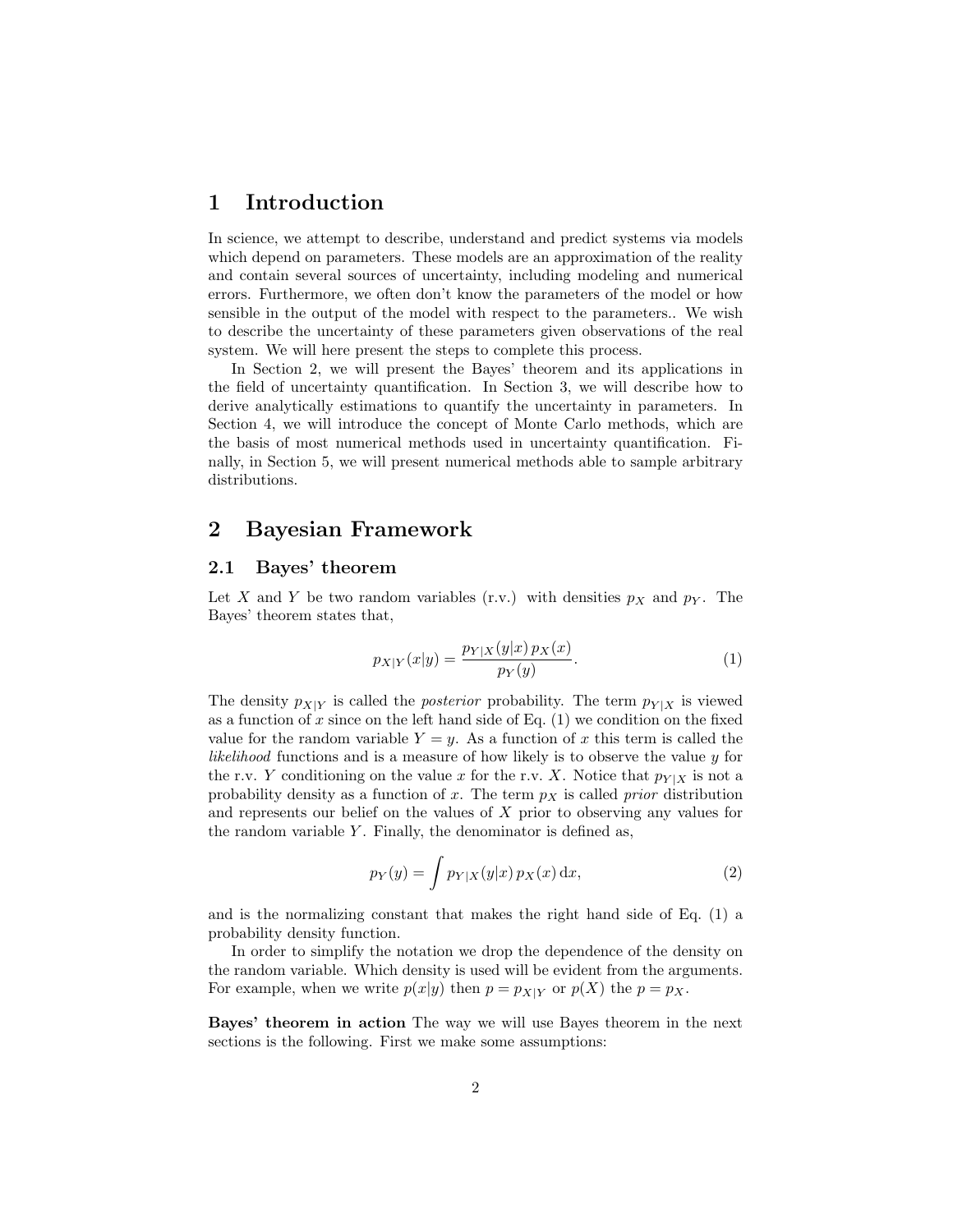- We assume that we have a computational model that depends on some parameters. These parameters are considered to be random variables and will be denoted by  $X$ . A prior distribution can be imposed on them, e.g. if we know that X takes only positive values  $p<sub>X</sub>$  can be the gamma distribution.
- We have observed a set of data,  $y$ . We assume that data are also r.v. that follow a probability distribution.
- The likelihood function of the data,  $p_{Y|X}$ , is either known explicitly or can modeled based on other assumptions.

Based on these assumptions and using Eq. (1) we are able to find the distribution of the parameters conditioned on the data. Stated differently, we can answer the question "what values for the parameters will make the computational model fit the data better?".

In order to fix the notation, we will denote the random variable that represents the parameters and the data with  $X$  and  $D$  respectively and a realization from these variables with  $x$  and  $d$ .

Robust prediction The uncertainty in the parameters can be propagated to the output of the model in order to quantify the uncertainty it the predictions. If the prior uncertainty is used, then the prediction is called prior robust prediction

$$
p(y) = \int p(y|\mathbf{x}) p(\mathbf{x}) \, \mathrm{d}\mathbf{x}.\tag{3}
$$

If the posterior distribution is used the prediction is called posterior robust prediction

$$
p(y|\mathbf{d}) = \int p(y|\mathbf{x}) p(\mathbf{x}|\mathbf{d}) \, \mathrm{d}\mathbf{x}.\tag{4}
$$

Model selection TBW

#### 2.2 Example: The coin flipping problem

A coin comes up heads 4 times in 16 flips. Is this a fair coin?

Define  $H$  the bias-weighting of the coin. For example

- if  $H = 0$ : a tail comes at every flip,
- if  $H = 1$ : a head comes at every flip,
- if  $H = \frac{1}{2}$ : a fair coin.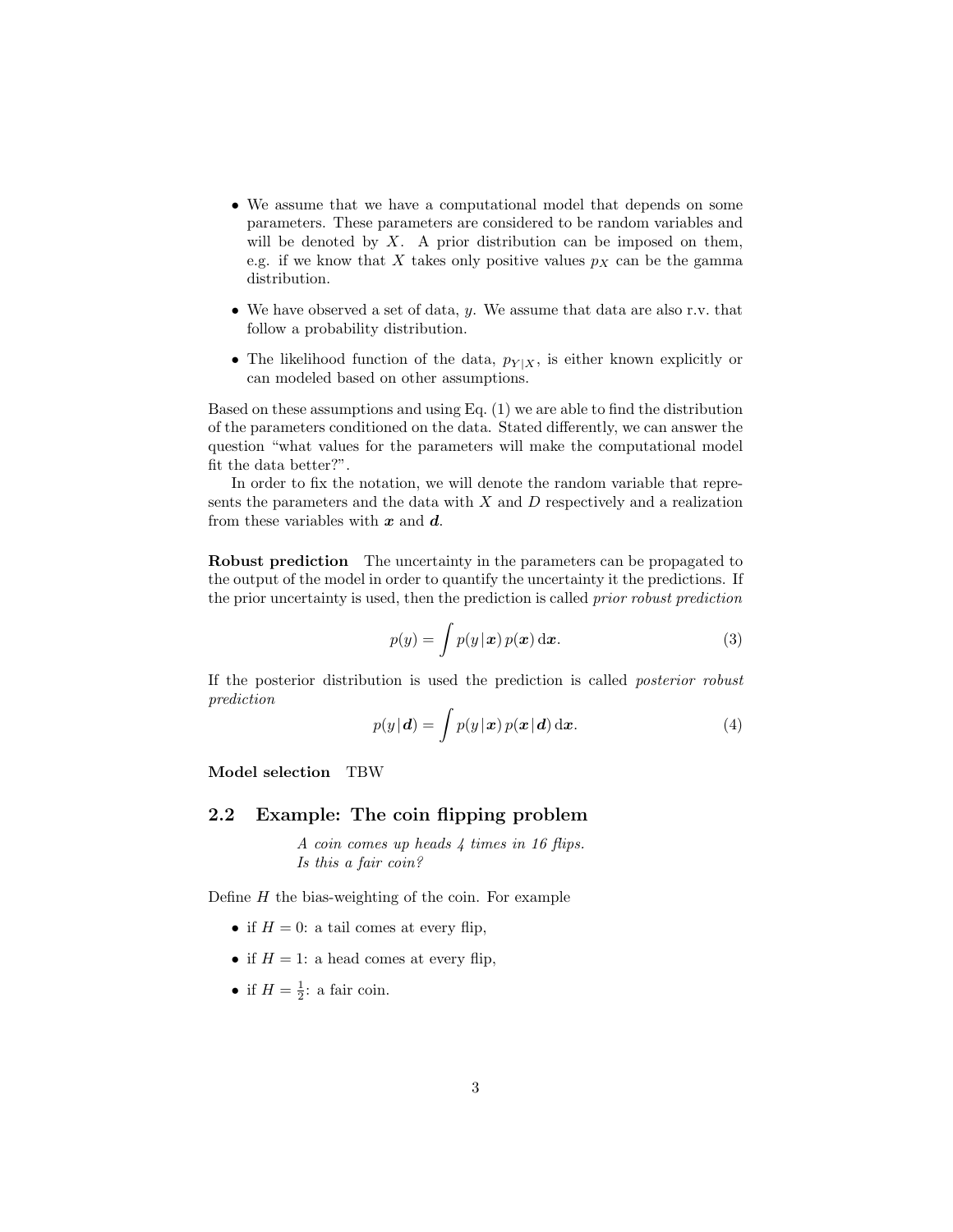Here,  $H$  plays the role of the model parameter  $x$ . Suppose we observe " $R$  heads" in  $N$  tosses". We want to estimate the posterior distribution of  $H$  given the observed data  $\boldsymbol{d} = (R, N),$ 

$$
p(H|\mathbf{d}).\tag{5}
$$

Using Bayes' theorem, we write

$$
p(H | \mathbf{d}) \propto p(\mathbf{d} | H) p(H). \tag{6}
$$

Here, we omit the normalization factor for simplicity. We choose a uniform prior,

$$
p(H) = \begin{cases} 1, & \text{if } 0 \le H \le 1, \\ 0, & \text{otherwise.} \end{cases} \tag{7}
$$

Such prior is used when we do not have any prior knowledge about the fairness of the coin: it is equally probable to have a fair coin or to have a coin completely biased towards head. We need to define the likelihood function in Eq. (6). In words, the likelihood function measures the chance to observe certain data if the value of the bias-weighting is given. Assuming independent events, it is easy to observe that the likelihood of obtaining " $R$  heads in  $N$  tosses" follows a binomial distribution,

$$
p(\mathbf{d} | H) \propto H^R (1 - H)^{N - R}.
$$
\n(8)

This is intuitively derived by considering

- $H^R$  is the probability of having R "heads",
- $(1 H)^{N-R}$  is the probability of having  $N R$  "tails".

Note that we again omitted the constant factor in Eq. (8) as it does not depend on  $H$ . Posterior distributions of the bias-weighting of the coin  $H$  are shown on Fig. 1, starting from three different priors. Comparing Fig. 1 with our original problem, we can see that the probability of the coin to be fair still lies in the confidence region. However it is more likely that the coin is not fair, given the data. We need more data to increase our confidence about H.

#### 2.3 Example: Linear model

Consider the following linear model,

$$
y = x + \epsilon,\tag{9}
$$

where x and  $\epsilon$  are independent. We assume the following prior knowledge,

$$
x \sim \mathcal{N}\left(\mu, \sigma^2\right),\tag{10}
$$

$$
\epsilon \sim \mathcal{N}(0,1),\tag{11}
$$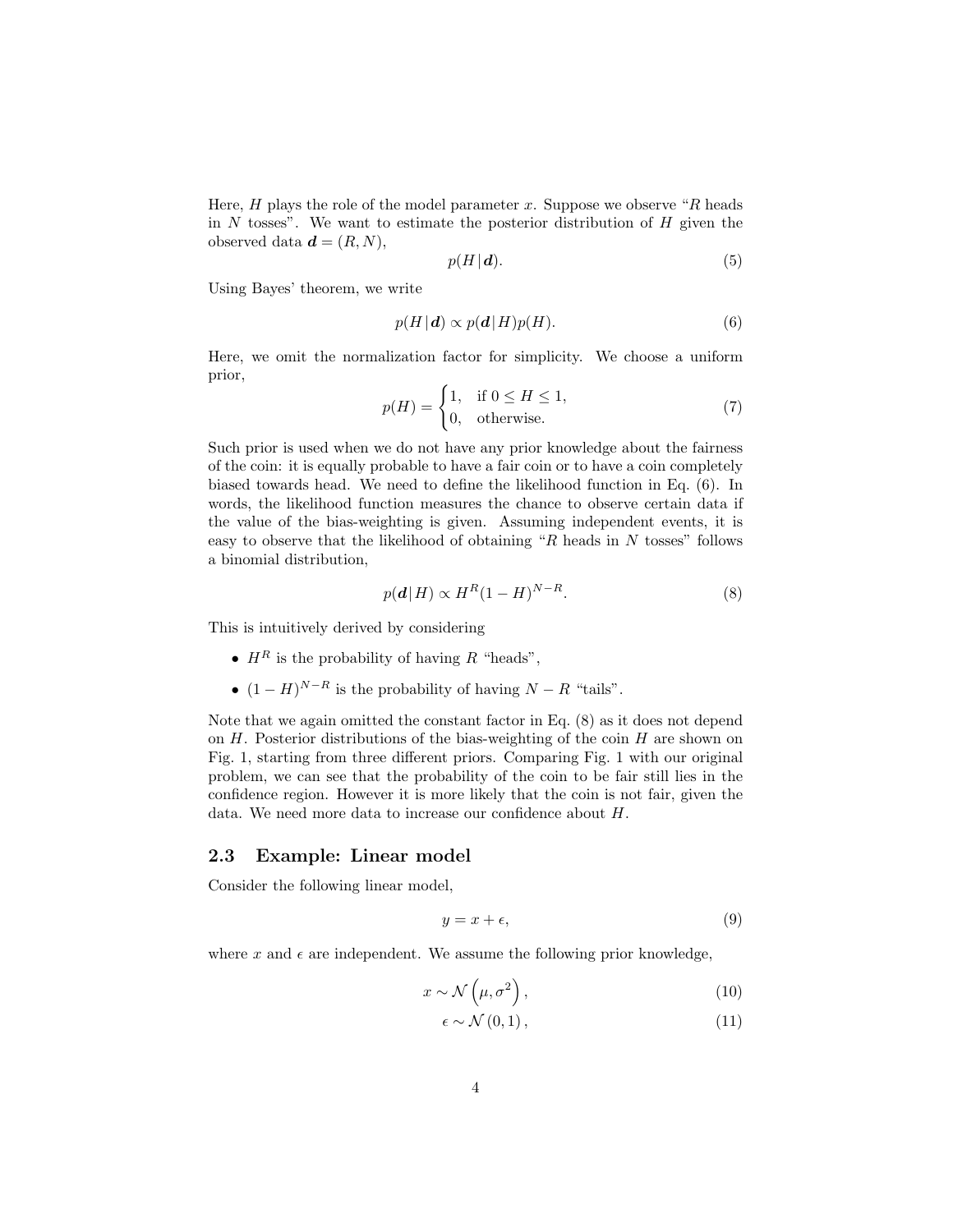

Figure 1: Evolution of the posterior density of the bias-weighting of a coin as the number of data increases. The different lines show posterior densities for different priors. The first figure for 0 data points represents the three priors. It can be seen that after many observations, the three posterior densities converge to the same distribution. However, the effect of the prior is evident for smaller observation data sets, as the biased Gaussian prior converges later to the actual posterior density. Taken from [1].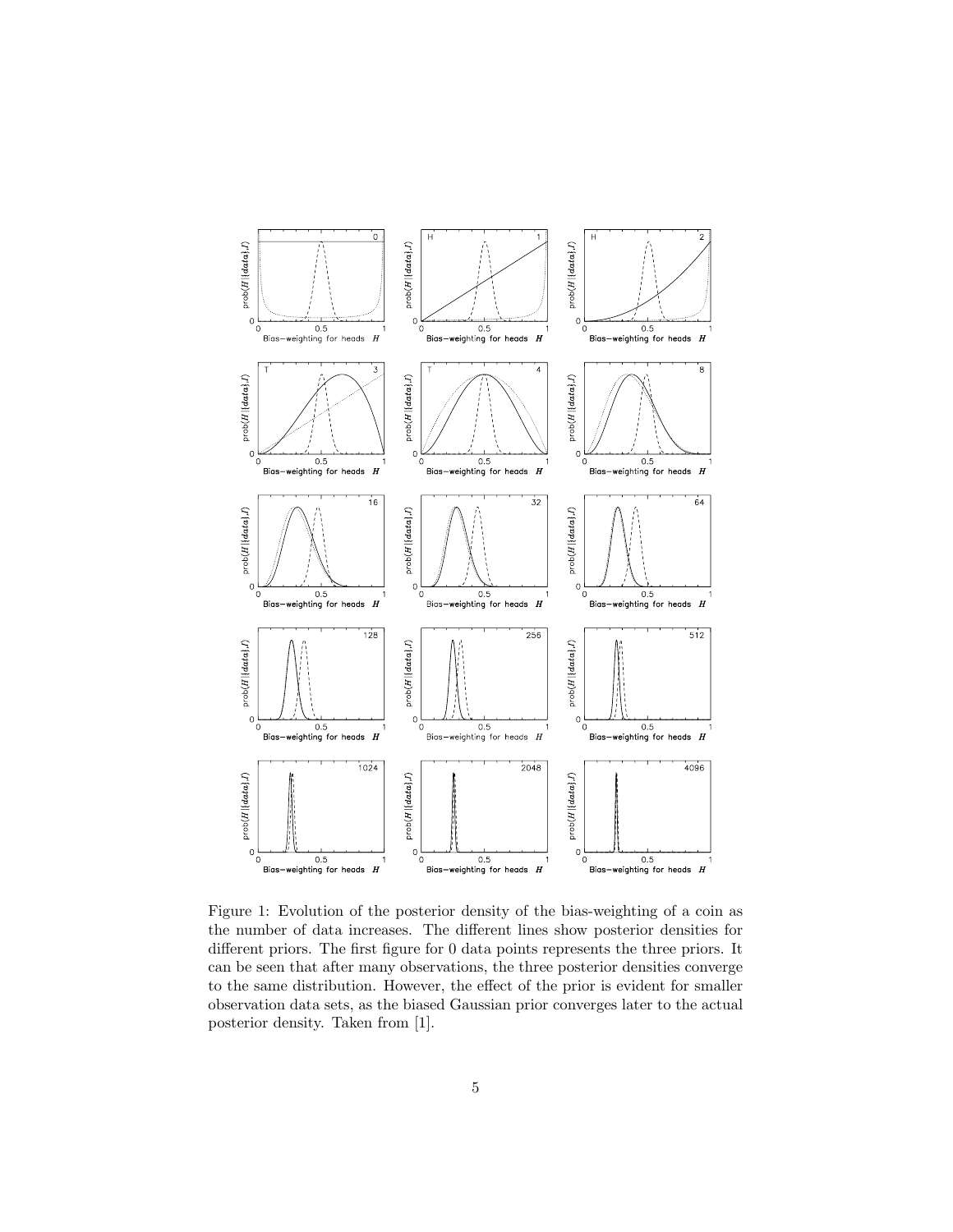where  $\mu$  and  $\sigma$  are given. After a single observation  $y = d \in \mathbb{R}$ , we can write from Bayes' theorem

$$
p(x|d) = \frac{p(d|x)p(x)}{p(d)}.
$$
 (12)

From Eq. (9) and Eq. (11), the likelihood  $p(d|x)$  is a Gaussian centered at x with variance 1,

$$
p(d|x) = \frac{1}{\sqrt{2\pi}} \exp\left(-\frac{1}{2} (d-x)^2\right).
$$

Substituting the prior and the likelihood inside Eq. (12) gives the posterior distribution,

$$
p(x|d) \propto \exp\left(-\frac{1}{2}\left(\frac{(d-x)^2}{1} + \frac{(x-\mu)^2}{\sigma^2}\right)\right),\,
$$

which can be written as a normal distribution,

$$
p(x|d) = \mathcal{N}\left(\frac{\mu + d\sigma^2}{1 + \sigma^2}, \frac{\sigma^2}{1 + \sigma^2}\right).
$$

Robust prediction The robust prediction is the probability density of the output of the model. This density takes the uncertainty of the parameters of the model. From the model Eq. (9), we observe that the output is a sum of two random variables. In the case of prior robust prediction, the parameter  $x$  is normally distributed (see Eq. (10)). The error  $\epsilon$  is also normally distributed (see Eq. (11)). Note that the sum of two r.v.  $X_1 \sim \mathcal{N}(\mu_1, \sigma_1^2)$  and  $X_2 \sim \mathcal{N}(\mu_2, \sigma_2^2)$ is given by  $Z = X_1 + X_2 \sim \mathcal{N}(\mu_1 + \mu_2, \sigma_1^2 + \sigma_2^2)$ .

We can then easily write the prior robust prediction as

$$
p(y) = \mathcal{N}\left(\mu, \sigma^2 + 1\right).
$$

Similarly, the posterior robust prediction can be written as

$$
p(y|d) = \mathcal{N}\left(\frac{\mu + d\sigma^2}{1 + \sigma^2}, \frac{\sigma^2}{1 + \sigma^2} + 1\right).
$$

Note that in this case, the posterior robust prediction gives a smaller confidence interval, so adding data increases the robustness of the prediction. These quantities are represented in Fig. 2.

The same result can be obtained from Eq. (3) or Eq. (4). In this particular case,  $p(y|x) = \mathcal{N}(x, 1)$ .

## 3 The Laplace Approximation

For non linear models, the posterior distribution can not be derived analytically in general. Therefore, we summarize such distributions with two quantities: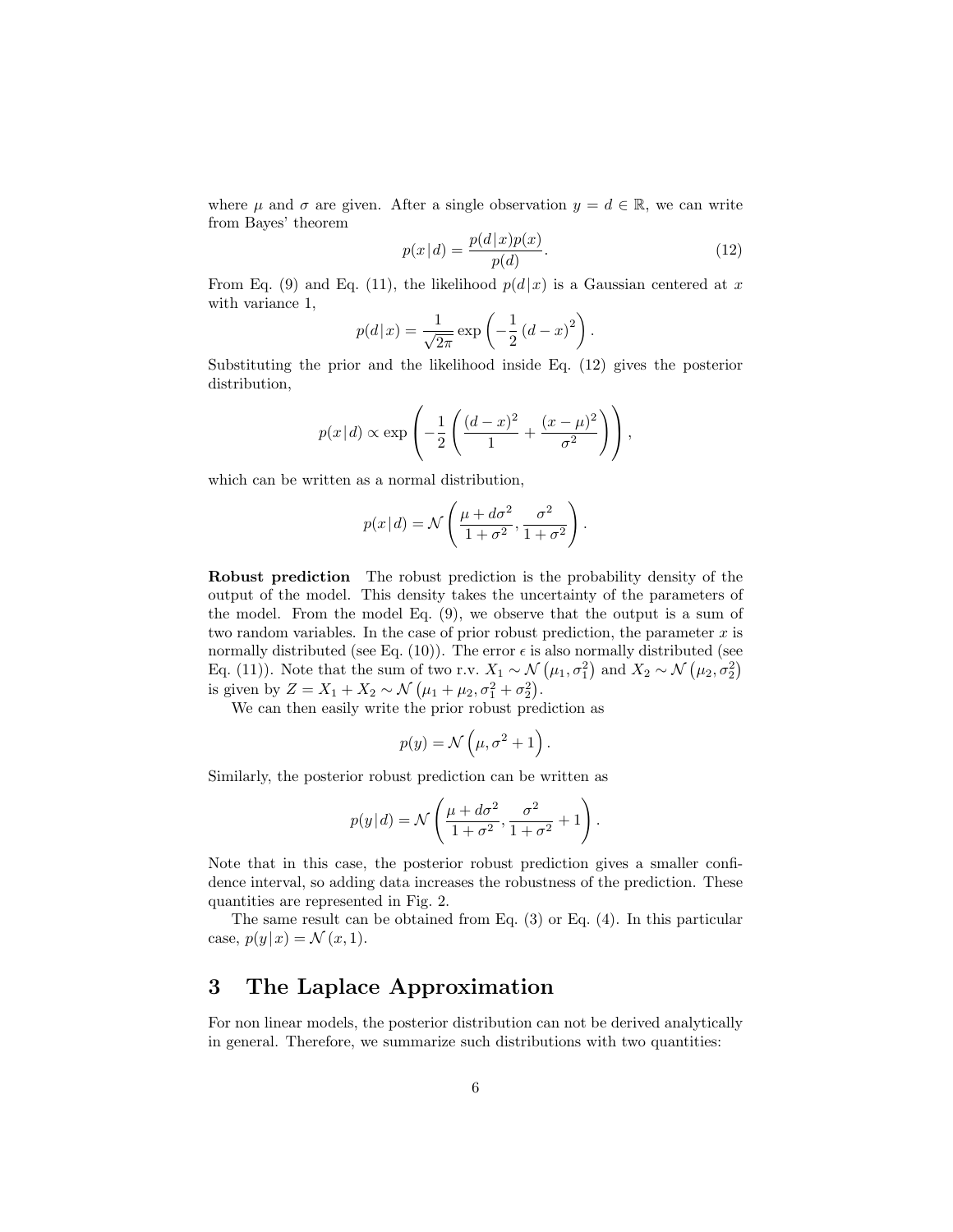

Figure 2: Left: Prior and Posterior distributions,  $p(x)$  and  $p(x|d)$ , of the parameter x. Adding data increases our confidence in x. Right: Prior and Posterior Robust predictions of y. Again, adding data in this particular case increases the confidence in the prediction.

- the best estimate, which is the model parameter for which the posterior density function is maximized,
- measure of reliability of the best estimate.

The posterior distribution around the best estimate can be locally approximated with a Gaussian distribution, by employing the Laplace approximation method. The Laplace approximation method uses the Taylor expansion of a function around a global maximum in order to construct the exponential form of a function. Since the posterior distribution is approximated by a Gaussian, the logarithm of the posterior plays the role of the function onto which the Taylor expansion is applied. The main idea of the Laplace approximation method is discussed below.

Let  $x \in \mathbb{R}$  be a parameter with probability distribution function  $p(x)$ . In the case of continuous variables, the following two conditions hold true for the global maximum of the distribution,  $\hat{x}$ ,

$$
\left. \frac{\partial p}{\partial x} \right|_{\hat{x}} = 0,\tag{13}
$$

$$
\left. \frac{\partial^2 p}{\partial x^2} \right|_{\hat{x}} < 0. \tag{14}
$$

The logarithm of the probability density (which, in the Bayesian framework corresponds to the log-likelihood function) is,

$$
\mathcal{L}(x) = \log (p(x)).
$$

By performing Taylor expansion of the logarithm of  $p(x)$  around the maximum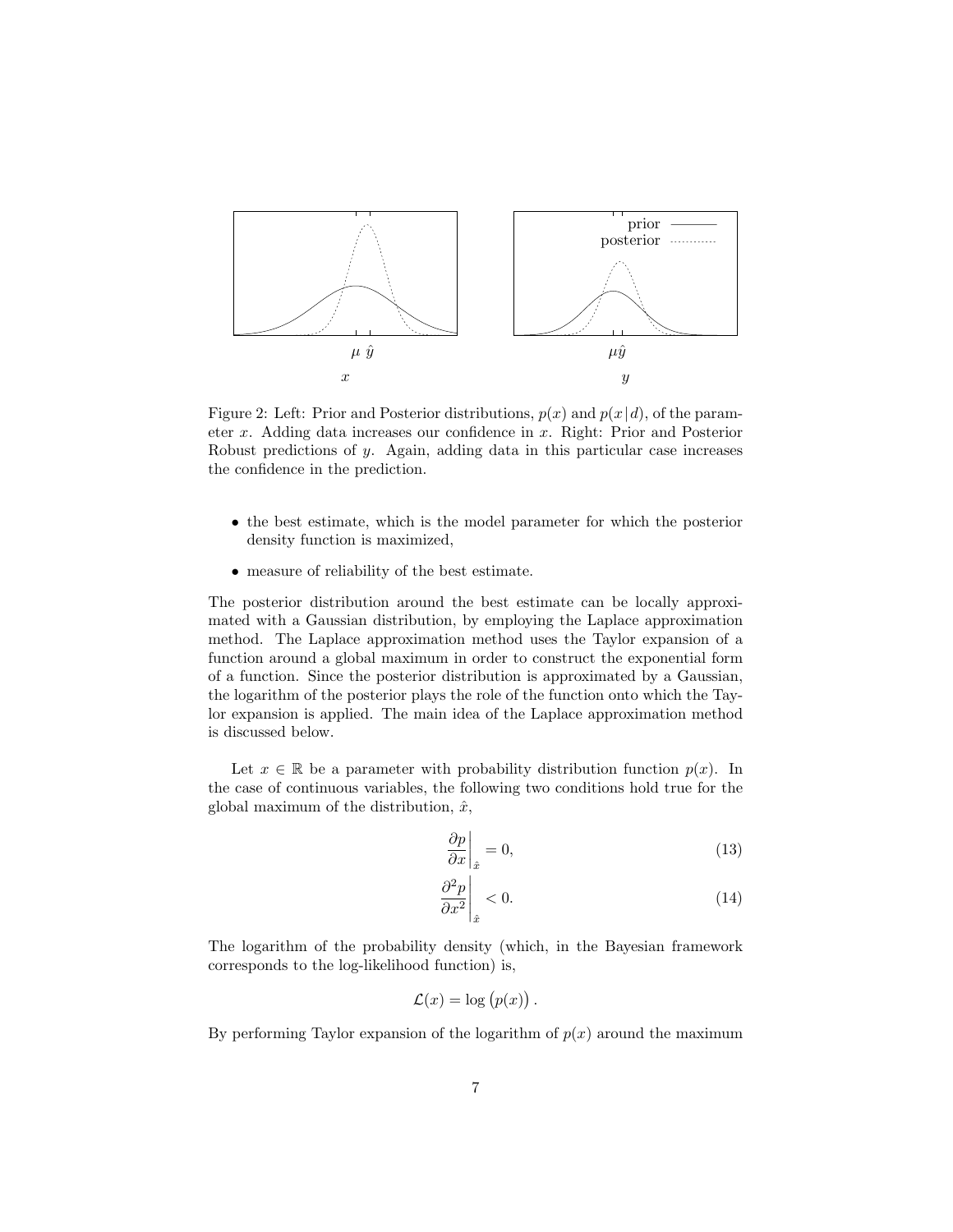$\hat{x}$ , which corresponds to the maximum of  $p(x)$ , we have

$$
\mathcal{L}(x) = \mathcal{L}(\hat{x}) + \frac{1}{2} \left. \frac{\partial^2 \mathcal{L}}{\partial x^2} \right|_{\hat{x}} (x - \hat{x})^2 + \mathcal{O}\left( (x - \hat{x})^3 \right), \tag{15}
$$

where we used Eq.  $(13)$ . Keeping only terms up to second order, we can write the probability distribution as,

 $\overline{1}$ 

$$
p(x) \approx A \exp\left(\frac{1}{2} \frac{\partial^2 \mathcal{L}}{\partial x^2} \bigg|_{\hat{x}} (x - \hat{x})^2\right),
$$

where A is a constant  $A = \exp(\mathcal{L}(\hat{x}))$ . We obtained a Gaussian approximation of the probability density function with variance

$$
\sigma^2 = -\left(\frac{\partial^2 \mathcal{L}}{\partial x^2}\bigg|_{\hat{x}}\right)^{-1}.
$$

This is positive as the second derivative is negative according to the condition Eq. (14). We can finally write the Gaussian approximation, omitting the normalization constant, as

$$
p(x) \approx \sqrt{2\pi\sigma^2} p(\hat{x}) \mathcal{N}(x|\hat{x}, \sigma)
$$

$$
\propto \frac{1}{\sqrt{2\pi\sigma^2}} \exp\left(-\frac{1}{2\sigma^2} (x-\hat{x})^2\right).
$$

The concept of Laplace approximation is graphically explained in Fig. 3.

**2-dimensional approximation** In 2D, if the parameters are denoted as  $x =$  $(x_1, x_2)$ , the first partial derivatives are zero, due to the existence of maximum at the best estimate  $\hat{\mathbf{x}} = (\hat{x}_1, \hat{x}_2),$ 

$$
\nabla \mathcal{L}(\boldsymbol{x}) = 0
$$

The log-likelihood around the best estimates  $(\hat{x}_1, \hat{x}_2)$  is then approximated by Taylor series expansion,

$$
\mathcal{L}(\boldsymbol{x}) \approx \mathcal{L}(\hat{\boldsymbol{x}}) + \frac{1}{2} \left( \frac{\partial^2 \mathcal{L}}{\partial x_1^2} \bigg|_{\hat{\boldsymbol{x}}} (x_1 - \hat{x}_1)^2 + \frac{\partial^2 \mathcal{L}}{\partial x_2^2} \bigg|_{\hat{\boldsymbol{x}}} (x_2 - \hat{x}_2)^2 + 2 \frac{\partial^2 \mathcal{L}}{\partial x_1 \partial x_2} \bigg|_{\hat{\boldsymbol{x}}} (x_1 - \hat{x}_1)(x_2 - \hat{x}_2) \right).
$$

Defining

$$
A = \frac{\partial^2 \mathcal{L}}{\partial x_1^2}\Big|_{\hat{\mathbf{x}}}, \quad B = \frac{\partial^2 \mathcal{L}}{\partial x_2^2}\Big|_{\hat{\mathbf{x}}}, \quad C = \frac{\partial^2 \mathcal{L}}{\partial x_1 \partial x_2}\Big|_{\hat{\mathbf{x}}},
$$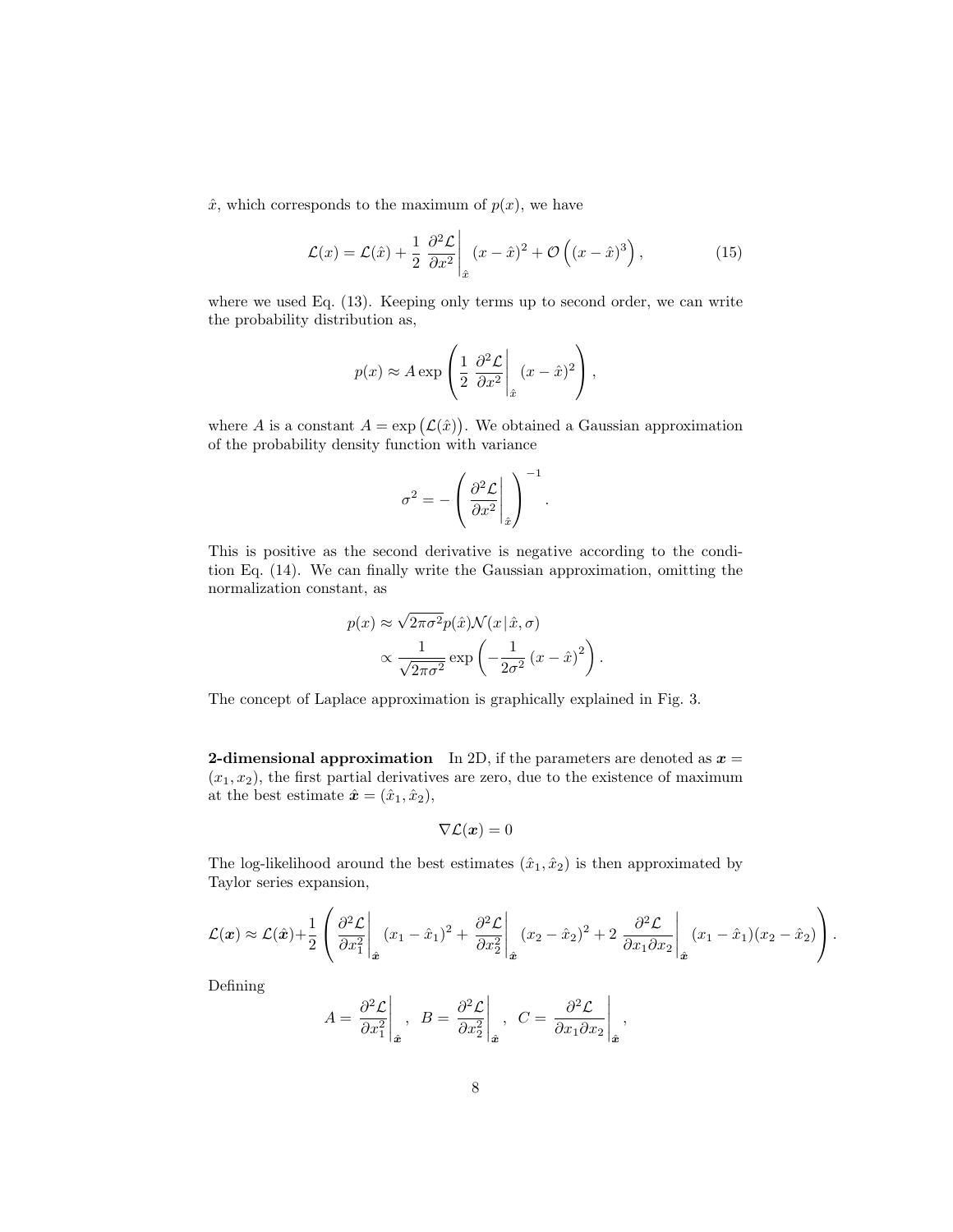

Figure 3: Laplace approximation. In the limit of many observation data the probability distribution function  $p(x)$  is locally approximated as a Gaussian around the best estimate, i.e. the value that maximizes the density function.

and introducing the Hessian matrix  $H$  of the function  $\mathcal{L}$ ,

$$
H = \begin{bmatrix} A & C \\ C & B \end{bmatrix},
$$

the Taylor series expansion takes the form,

$$
\mathcal{L}(\boldsymbol{x}) \approx \mathcal{L}(\hat{\boldsymbol{x}}) + \frac{1}{2}Q(\boldsymbol{x}).
$$

where  $Q(x)$  is,

$$
Q(\boldsymbol{x}) = (\boldsymbol{x} - \hat{\boldsymbol{x}})^T H(\hat{\boldsymbol{x}}) (\boldsymbol{x} - \hat{\boldsymbol{x}}).
$$

The covariance matrix of the Gaussian approximation is the inverse of the Hessian

$$
\Sigma = H^{-1}(\hat{\boldsymbol{x}}).
$$

We compute the marginal probability of parameter  $x_1$ 

$$
p(x_1) = \int_{-\infty}^{\infty} p(x_1, x_2) dx_2,
$$
  

$$
\approx c \exp\left(\frac{1}{2} \frac{AB - C^2}{B} (x - \hat{x}_1)^2\right),
$$

where  $c$  is the normalization factor.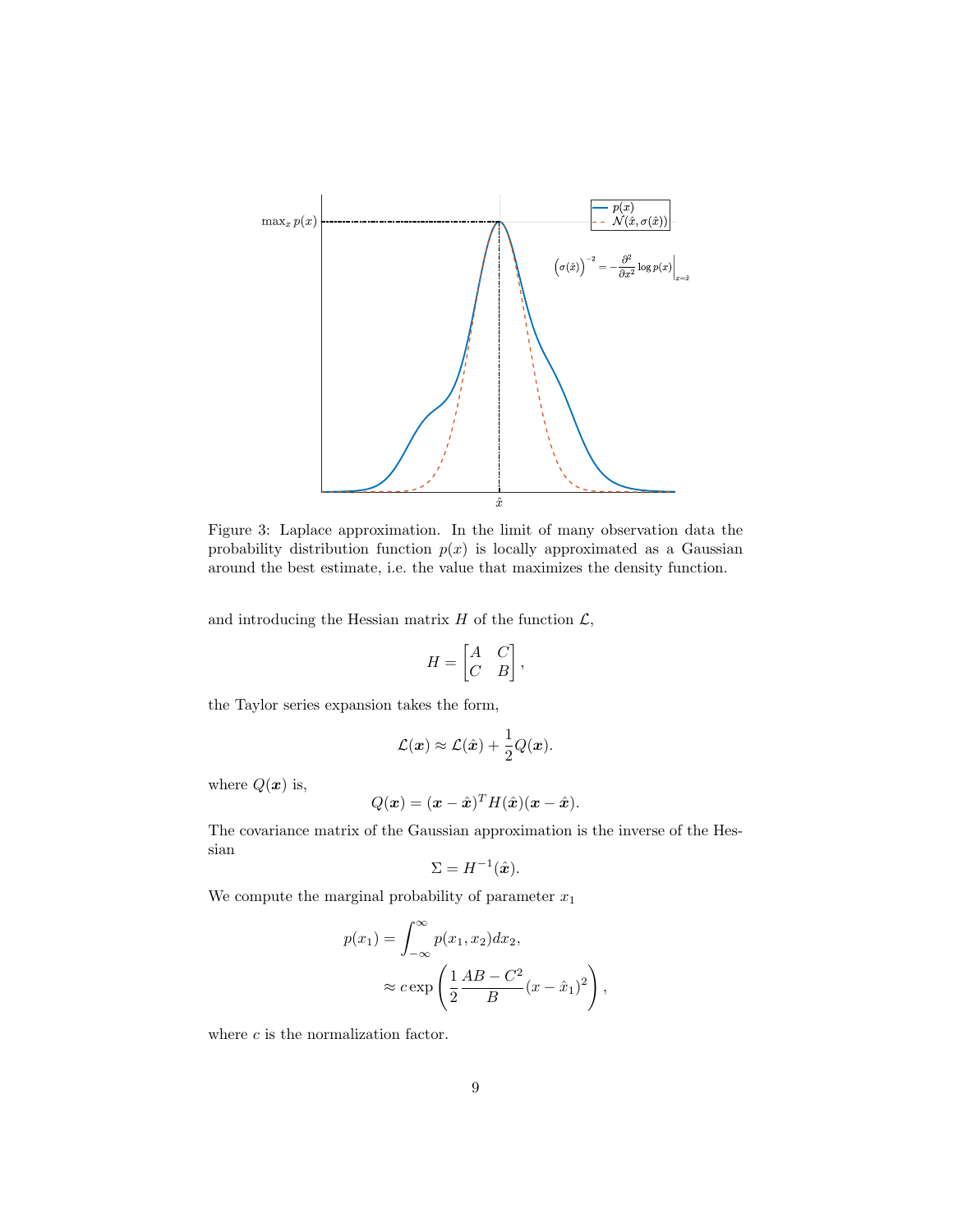D-dimensional approximation In higher dimensions, the Taylor expansion of  $\mathcal{L}(\boldsymbol{x})$  about the best estimate  $\hat{\boldsymbol{x}}$  extends as follows,

$$
\mathcal{L} \approx \mathcal{L}(\hat{\boldsymbol{x}}) + \frac{1}{2}(\boldsymbol{x} - \hat{\boldsymbol{x}})^T \nabla \nabla^T \mathcal{L}(\hat{\boldsymbol{x}})(\boldsymbol{x} - \hat{\boldsymbol{x}}).
$$

The Hessian at the best estimate is defined as

$$
H(\hat{\boldsymbol{x}}) = \nabla \nabla^T L(\hat{\boldsymbol{x}}),
$$

and the covariance matrix is again,

$$
\Sigma = H^{-1}(\hat{\boldsymbol{x}}).
$$

The posterior distribution is calculated as

$$
p(\boldsymbol{x}) \approx \sqrt{(2\pi)^N |\Sigma|} p(\hat{\boldsymbol{x}}) \mathcal{N}(\boldsymbol{x} | \hat{\boldsymbol{x}}, \Sigma)
$$

$$
\approx c \frac{1}{\sqrt{(2\pi)^N |\Sigma|}} \exp\left(\frac{1}{2}(\boldsymbol{x} - \hat{\boldsymbol{x}})^T \Sigma^{-1}(\boldsymbol{x} - \hat{\boldsymbol{x}})\right).
$$

where c is the normalization constant.

#### 3.1 Example: Back to the coin flipping problem

In Section 2.2 we described the coin flipping problem in the Bayesian framework. We will here apply Laplace approximation to the same problem. In the Bayesian framework, we now approximate the posterior distribution of the parameter with a Gaussian distribution around the best estimate, i.e. the value that maximizes the posterior. We already showed that the posterior probability density function of the parameter  $x = H$  has the form

$$
p(H|\mathbf{d}) \propto H^{R}(1-H)^{N-R}.
$$

Taking the logarithm, we get

$$
\mathcal{L}(H) = \text{const} + R \log(H) + (N - R) \log(1 - H),
$$

where the constant does not play any role as we want to find the best estimate. The first two derivatives read,

$$
\begin{aligned} \frac{\partial \mathcal{L}}{\partial H} &= \frac{R}{H} - \frac{N - R}{1 - H}, \\ \frac{\partial^2 \mathcal{L}}{\partial H^2} &= -\frac{R}{H^2} - \frac{N - R}{(1 - H)^2}. \end{aligned}
$$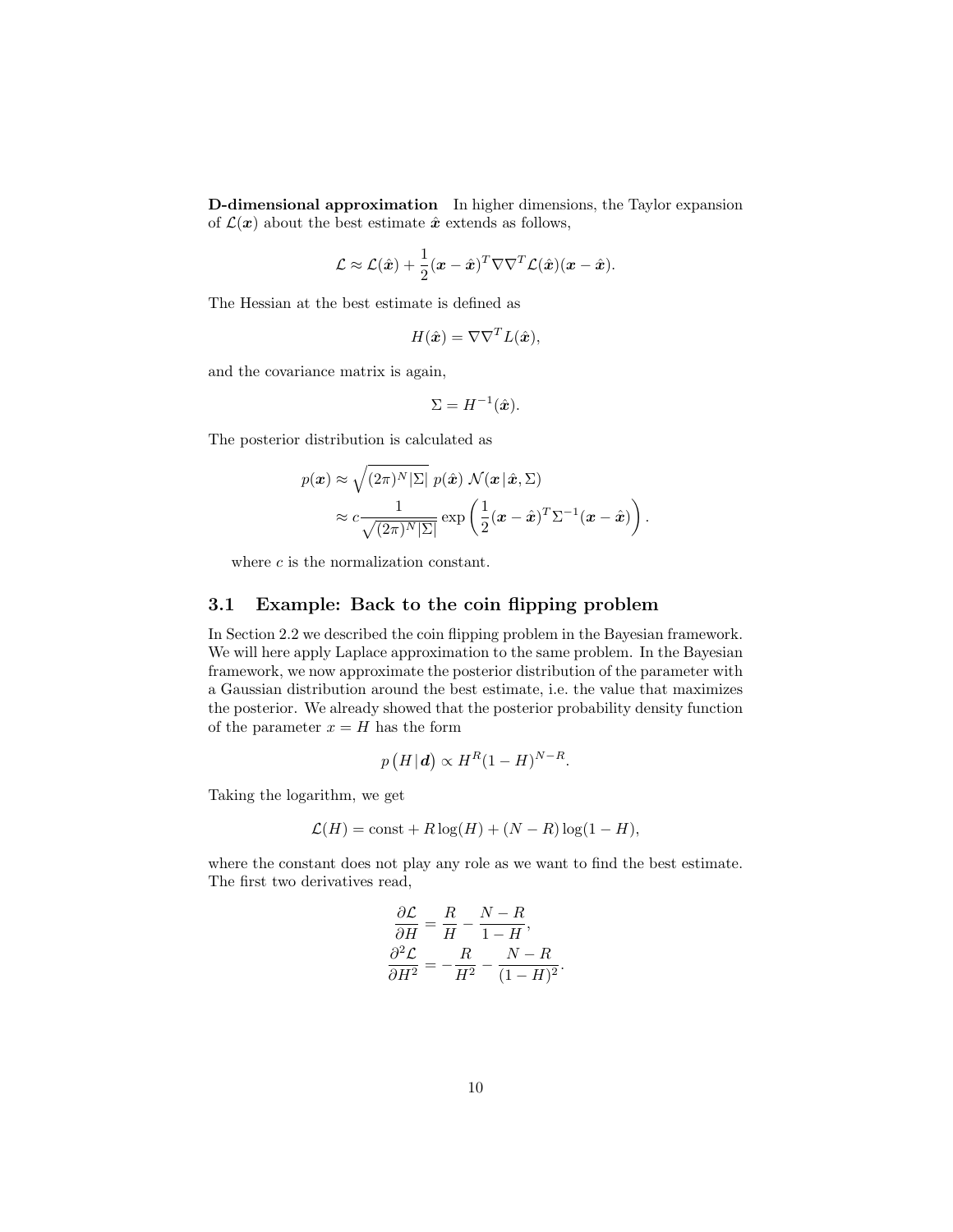The condition Eq. (13) gives the best estimate  $\hat{H} = \frac{R}{N}$ . The standard deviation is therefore given by

$$
\sigma = \left(-\frac{\partial^2 \mathcal{L}}{\partial H^2}\bigg|_{\hat{H}}\right)^{-\frac{1}{2}}
$$

$$
= \sqrt{\frac{\hat{H}(1-\hat{H})}{N}}.
$$

Note that the certainty increases as we add more data. We can also notice that it is easier to detect a biased coin than a fair coin. Indeed, the uncertainty is maximized for  $\hat{H} = \frac{1}{2}$ .

#### 3.2 Example: Gaussian mean estimator

Consider N independent and identically distributed (i.i.d.) observations  $\boldsymbol{d} =$  $(d_1, d_2, \ldots, d_N)$ . We assume that the data are randomly generated from a Gaussian distribution with known variance  $\sigma^2$  and unknown mean  $x = \mu$ ,

$$
p(d_k|\mu) = \frac{1}{\sqrt{2\pi\sigma^2}} \exp\left(-\frac{1}{2\sigma^2} (d_k - \mu)^2\right).
$$

What is the best estimate for  $\mu$  and what is our confidence for this estimate? From Bayes' theorem, the posterior probability of the mean  $\mu$  is given by

$$
p(\mu|\mathbf{d}) \propto p(\mathbf{d}|\mu) p(\mu).
$$

Since the data is i.i.d., the likelihood function takes the form

$$
p(\mathbf{d}|\mu) = \prod_{k=1}^{N} p(d_k|\mu).
$$

Here, we assume an uninformative uniform prior for the mean of the Gaussian,

$$
p(\mu) = \begin{cases} c = \frac{1}{\mu_{max} - \mu_{min}}, & \mu_{min} \le \mu \le \mu_{max} \\ 0, & \text{otherwise.} \end{cases}
$$

The posterior distribution is then given by

$$
p(\mu|\mathbf{d}) \propto c \prod_{k=1}^{N} p(d_k|\mu)
$$
  
=  $c \prod_{k=1}^{N} \frac{1}{\sqrt{2\pi\sigma^2}} \exp\left(-\frac{1}{2\sigma^2} (d_k - \mu)^2\right)$   
=  $c \frac{1}{(2\pi\sigma^2)^{N/2}} \exp\left(-\frac{1}{2\sigma^2} \sum_{k=1}^{N} (d_k - \mu)^2\right).$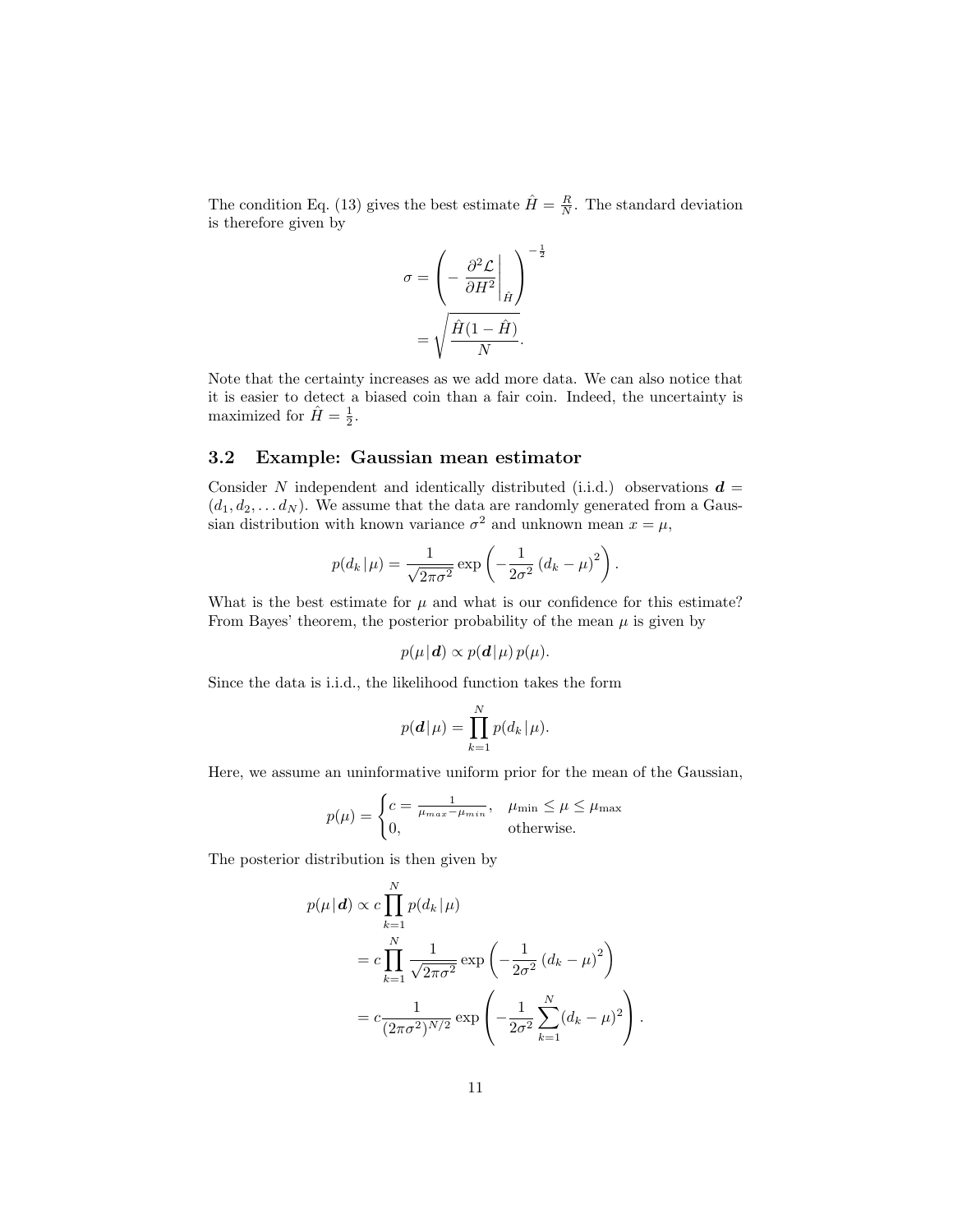We compute the log-likelihood,

$$
\mathcal{L}(\mu) = \log(p(\mu|\mathbf{d})),
$$

$$
= \text{const} - \sum_{k=1}^{N} \frac{(d_k - \mu)^2}{2\sigma^2}
$$

.

The best estimate  $\hat{\mu}$  must satisfy

$$
\frac{\mathrm{d}\mathcal{L}(\mu)}{\mathrm{d}\mu}\bigg|_{\hat{\mu}} = \sum_{k=1}^{N} \frac{d_k - \hat{\mu}}{\sigma^2} = 0,
$$

$$
\Rightarrow \sum_{k=1}^{N} d_k = \sum_{k=1}^{N} \hat{\mu},
$$

$$
\Rightarrow \hat{\mu} = \frac{1}{N} \sum_{k=1}^{N} d_k.
$$

We compute the second derivative of the log-likelihood

$$
\frac{\mathrm{d}^2 \mathcal{L}}{\mathrm{d}\mu^2} = -\sum_{k=1}^N \frac{1}{\sigma^2} = -\frac{N}{\sigma^2},
$$

which is negative, meaning that  $\mathcal{L}(\hat{\mu})$  is indeed a maximum. Finally, the stanwhich is negative, meaning that  $\mathcal{L}(\mu)$  is indeed a dard deviation of the posterior is equal to  $\sigma/\sqrt{N}$ .

## 4 Monte Carlo Methods

In the previous section we saw that the Laplacian approximation method can be used to approximate the posterior distribution of the parameters. This approach is characterized as deterministic. Alternatively, we can make use of stochastic methods in order to numerically represent the posterior probabilities with randomly generated samples from the underlying distribution.

#### 4.1 Monte Carlo Integration

The main concept of the Monte-Carlo methods is presented here in the case of the numerical computation of an integral of the following form

$$
E[f(\boldsymbol{x})] = \int f(\boldsymbol{x}) p(\boldsymbol{x}) \, \mathrm{d}\boldsymbol{x}, \tag{16}
$$

where  $x$  is a random vector with density  $p$  and  $f$  is a given function we want to integrate. Common examples are:

1. model evidence:

$$
p(\boldsymbol{d}) = \int p(\boldsymbol{d} \!\mid\! \boldsymbol{x}) p(\boldsymbol{x}) \, \mathrm{d}\boldsymbol{x},
$$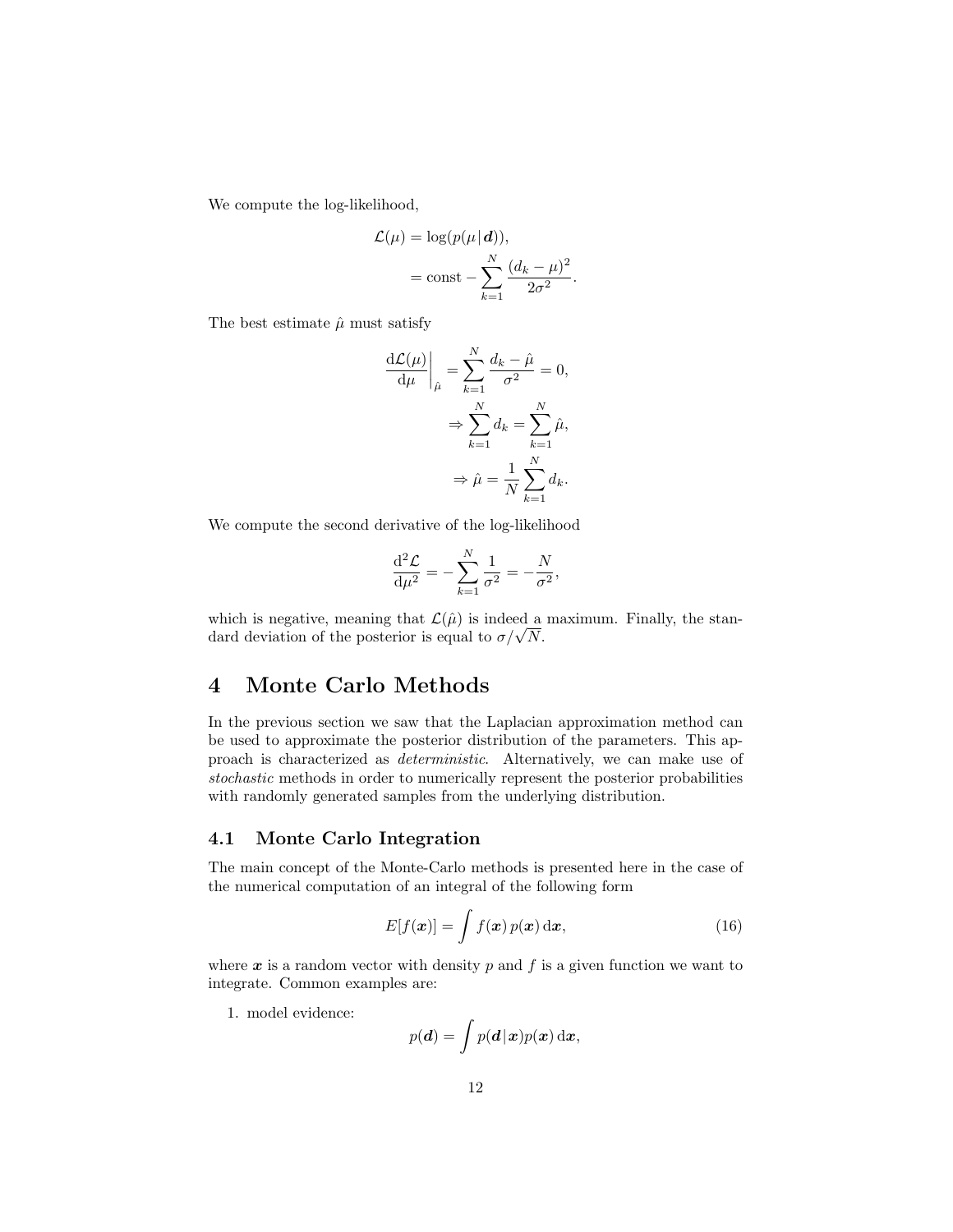2. robust posterior prediction:

$$
p(y|\mathbf{d}) = \int p(y|\mathbf{x})p(\mathbf{x}|\mathbf{d})\,\mathrm{d}\mathbf{x},
$$

Assume that  $\{\boldsymbol{x}^{(k)}\}_{k=1}^N$  are i.i.d. samples drawn from the density p. Using the Law of Large numbers, the expected value of  $f(x)$  is given by the estimate

$$
\hat{\mu}_{f,N} = \frac{1}{N} \sum_{k=1}^{N} f(\mathbf{x}^{(k)}).
$$

In the limit  $N \to \infty$ , the sample average converges to the expected value. Defining

$$
\mu_f = \mathbb{E}_{\left[\left[f\right](x)\right]} \n\sigma_f^2 = \text{Var}[f(x)] = \mathbb{E}_{\left[\left[f\right]^2(x)\right]} - \mu_f^2,
$$

the Law of Large numbers and the Central Limit theorem give

$$
\lim_{N \to \infty} \hat{\mu}_{f,N} = \mu_f,
$$
  

$$
\hat{\mu}_{f,N} \sim \mathcal{N}\left(\mu_f, \sigma_f^2/N\right).
$$

Conclusively:

- The error of the sample estimate decreases as  $1/$ √ N.
- The sample estimate is an unbiased estimate of the true value.
- Convergence of the estimate is independent of the dimensionality of the problem.

#### 4.2 Random Number Generators

The whole concept of Monte-Carlo methods relies on the generation of random samples. It is essential to generate such numbers with the desired properties.

Pseudo-random number generators: Algorithms that guarantee the generation of a sequence of integers  $Z_i$  that approximately follow a uniform distribution on an interval in the real axis. The general algorithm for the generation of pseudo-random numbers is

$$
Z_i = g(Z_{i-1}, \ldots, Z_{i-m}) \mod M,
$$

for generating integers in the interval  $[0, M-1]$ . In this case,  $Z_i$  is the remainder of the division of  $g(Z_{i-1}, \ldots, Z_{i-m})$  by M. In a simpler form,  $Z_i$  can be generated by:

$$
Z_i = \alpha Z_{i-1} \mod M,
$$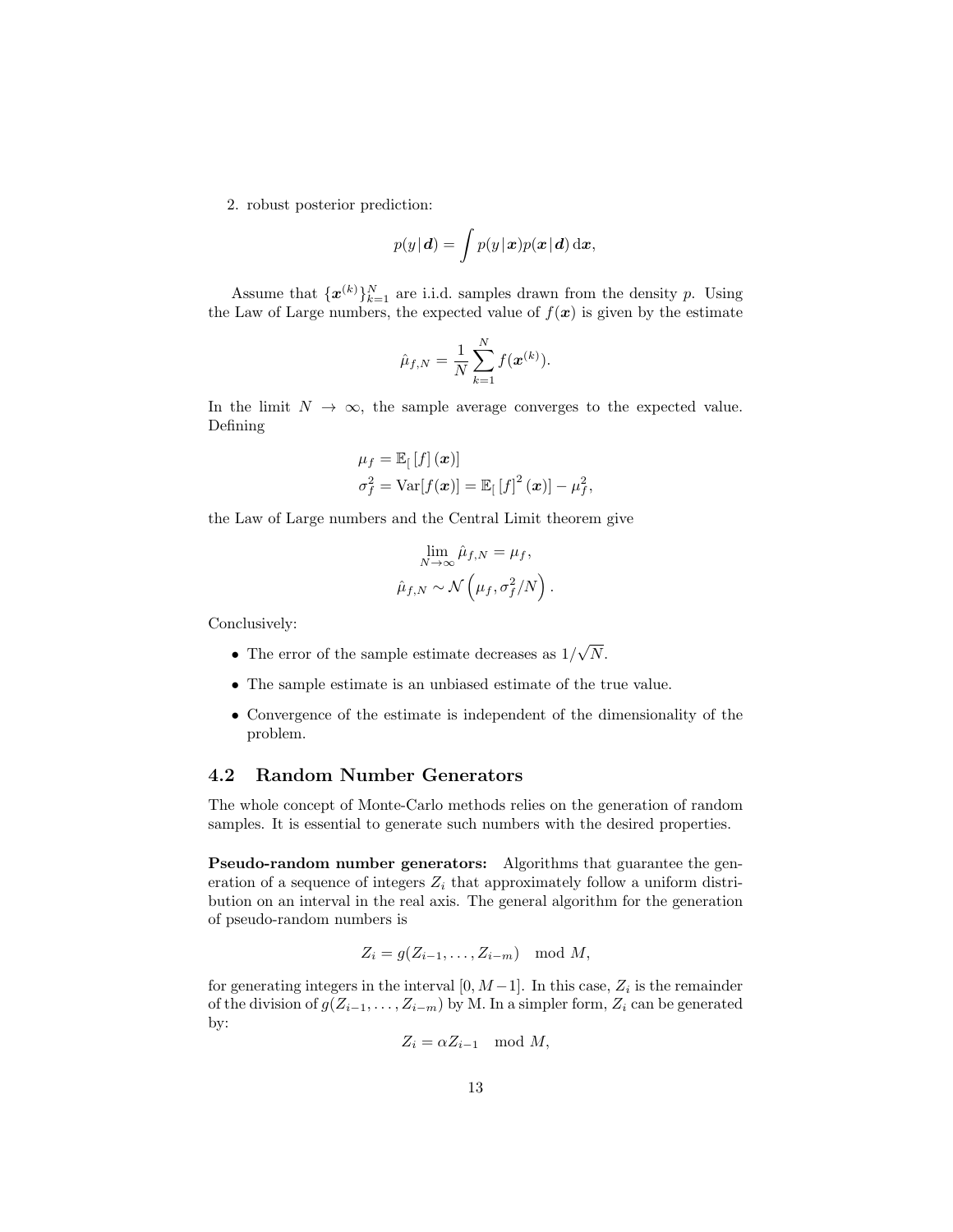for  $Z_0 = 1$  and  $i \geq 1$ . For the above, M is a large prime number and  $\alpha$  an integer [2].

The resulting sequence of random numbers turns out to be ergodic with period  $M - 1$ . A sequence is accepted when it satisfies certain criteria. For example, for a choice of  $M = 10^9$  not all  $\alpha$  result into an good quality sequence of random numbers. Recommended options are:  $\alpha = 7^5$ ,  $M = 2^{31} - 1$  [3].

Note for non-uniform distributions Integrals of the form

$$
I = \int_{\Omega} f(\boldsymbol{x}) \, \mathrm{d}\boldsymbol{x}
$$

can be written as

$$
I=|\Omega|\,\int_{\Omega}f(\boldsymbol{x})\,p(\boldsymbol{x})\,\mathrm{d}\boldsymbol{x}=|\Omega|\,\mathbb{E}_p[f].
$$

Here p is the uniform distribution over  $\Omega$  from which samples are drawn,

$$
p(\boldsymbol{x}) = \begin{cases} \frac{1}{|\Omega|}, & \boldsymbol{x} \in \Omega, \\ 0, & \text{otherwise.} \end{cases}
$$

For these cases, the pseudo-random number generators are sufficient. In the general case we want to approximate the integral Eq. (16) for a non uniform density  $p$ . Usually, the distribution  $p$  is known up to a constant factor,

$$
p(x) = \frac{\phi(x)}{Z},
$$

where  $Z = \int_{-\infty}^{\infty} \phi(x) dx$ . In the next sections, we will discuss how to generate random numbers from such distributions.

#### 4.3 Importance Sampling

We want to evaluate the integral

$$
I = \int f(\mathbf{x}) \, \mathrm{d}\mathbf{x},\tag{17}
$$

using Monte Carlo integration. Eq. (17) can be written equivalently as

$$
I = \int \frac{f(\boldsymbol{x})}{p(\boldsymbol{x})} p(\boldsymbol{x}) d\boldsymbol{x},
$$
  
=  $\mathbb{E}_p \left[ \frac{f(\boldsymbol{x})}{p(\boldsymbol{x})} \right],$ 

where  $p(x) > 0$  is a probability density function with  $\int p(x) dx = 1$ . Therefore, we can approximate I using the Monte Carlo integration technique,

$$
\hat{I} = \frac{1}{N} \sum_{k=1}^{N} \frac{f(\mathbf{x}^{(k)})}{p(\mathbf{x}^{(k)})},
$$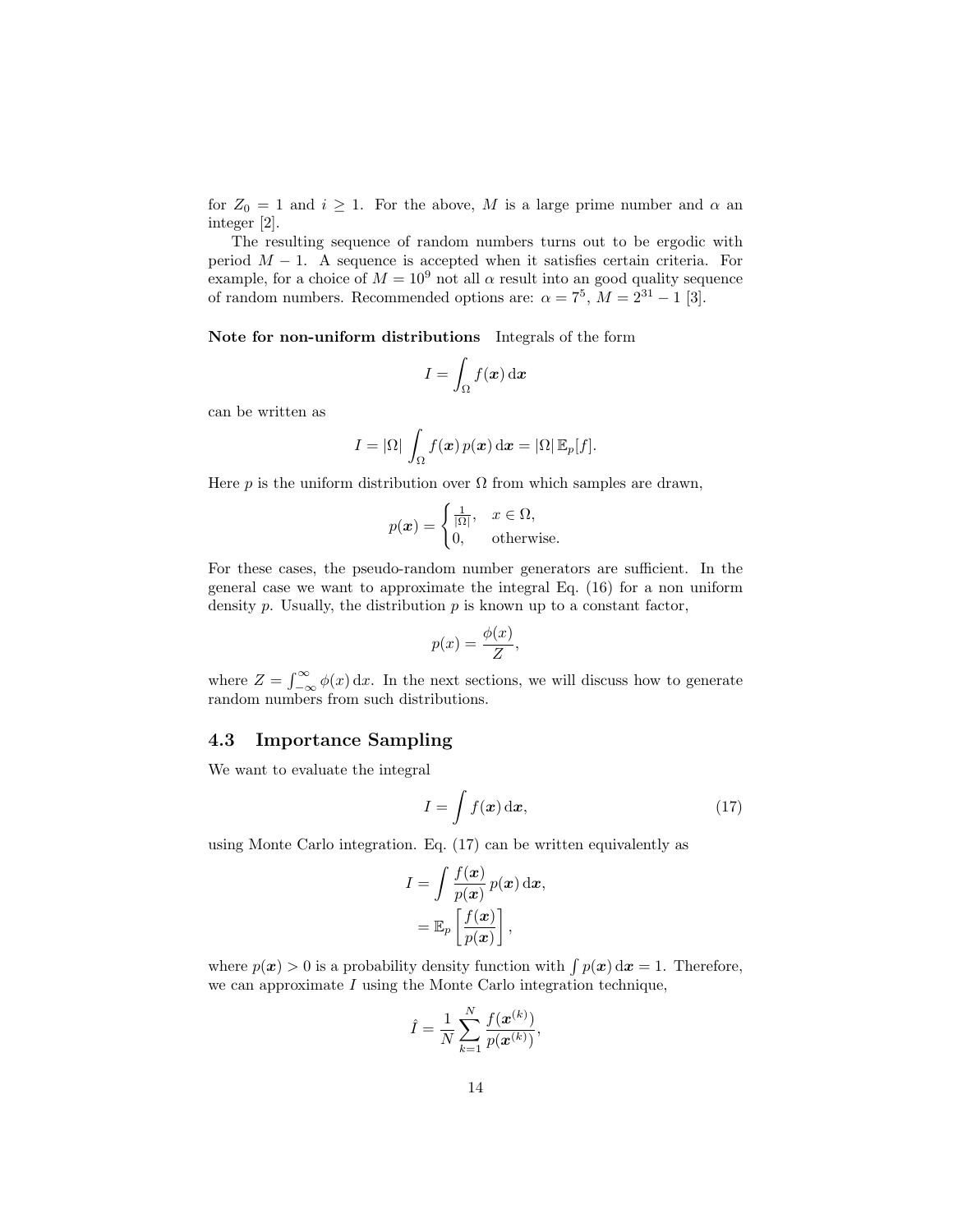where the samples  $\{\boldsymbol{x}^{(k)}\}_{k=1}^N$  are i.i.d. and follow the density p. There is an infinite amount of choices for  $p$  from which we would like to select one which:

- 1. is easy to sample,
- 2. minimizes the error of the estimate for a finite number of samples.

A measure of the error of the estimate is given by

$$
\mathbb{E}_p\left[\left(\frac{f(\boldsymbol{x})}{p(\boldsymbol{x})}-I\right)^2\right]=\int\frac{f(\boldsymbol{x})^2}{p(\boldsymbol{x})^2}p(\boldsymbol{x})\,\mathrm{d}\boldsymbol{x}-I^2.\tag{18}
$$

It is easy to show that this is minimized for

$$
p(\boldsymbol{x}) = \frac{f(\boldsymbol{x})}{I},
$$

but this expression implies that we already know  $I$ . In practice, we choose  $p$ "similar" to  $f$ .

## 5 Sampling methods

#### 5.1 Function Inversion

Let X be a real random variable with probability density function  $p<sub>X</sub>$  and corresponding cumulative distribution function

$$
F_X(x) = \int_{-\infty}^x p_X(r) \, \mathrm{d}r.
$$

The idea behind the "Inverse Transform Sampling" method is that samples from the density  $p_X(x)$  can be generated by a transformation

$$
x = g(u),
$$

where  $u \sim \mathcal{U}(0, 1)$ . We will identify the function g such that X follows the desired density  $p_X$ . The densities of X and U should satisfy

$$
p_X(x) dx = p_U(u) du,
$$
\n(19)

.

which leads to

$$
p_X(x) = p_U(u) \left| \frac{du}{dx} \right| = p_U(u) \left| \frac{dg(u)}{du} \right|^{-1}
$$

For the r.v. U drawn from a uniform probability distribution,  $U \sim p_U(u)$  $\mathcal{U}(u|0, 1)$ , the probability of generating a random number between u and  $u + du$ is

$$
p_U(u) du = \begin{cases} du, & 0 \le u < 1, \\ 0, & \text{otherwise.} \end{cases}
$$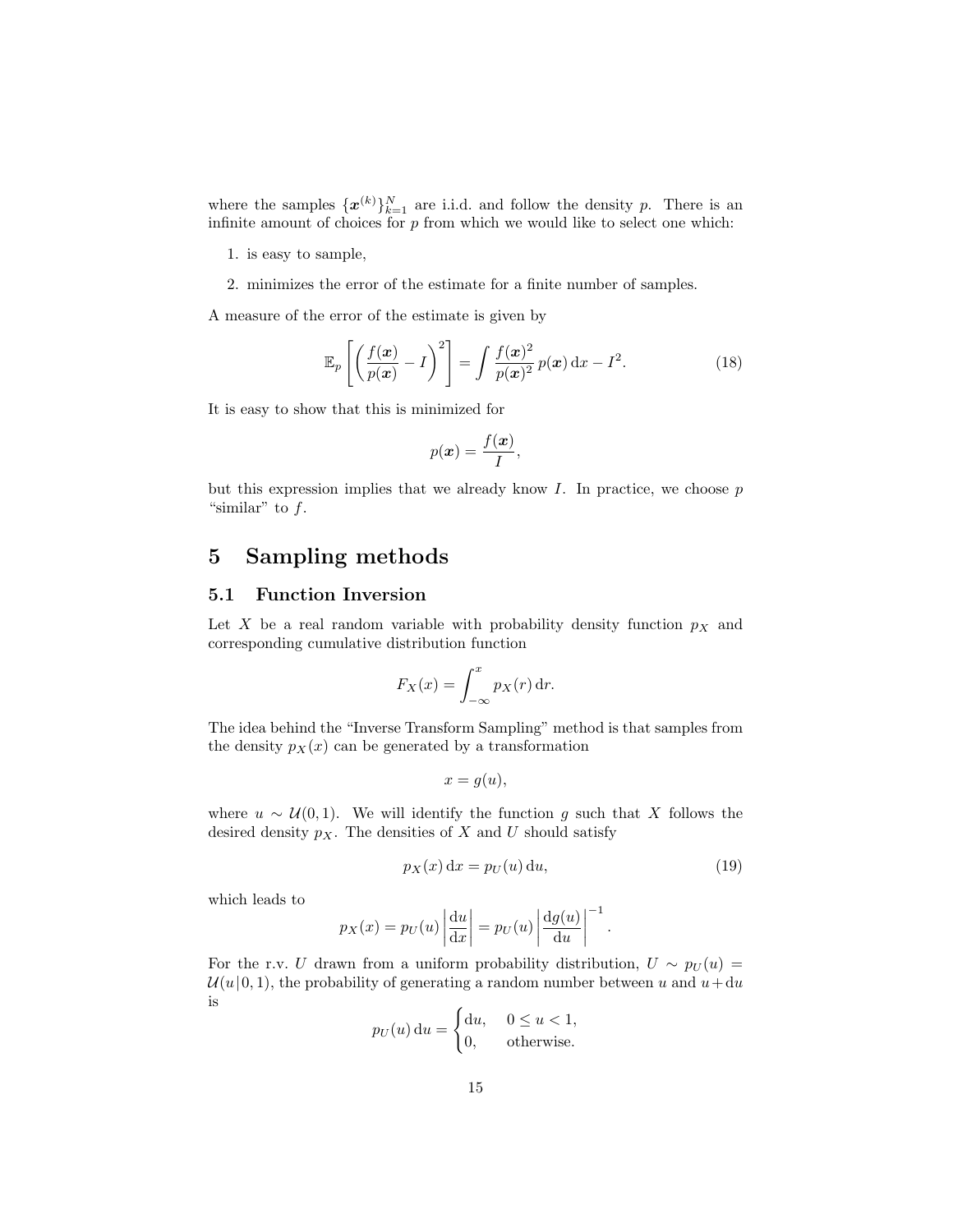Therefore,  $p_U(u) = 1$  for  $u \in [0, 1]$  and integrating Eq. (19) yields

$$
\int_{-\infty}^{x} p_X(r) dr = \int_{0}^{u} p_U(r) dr = u.
$$

This means, from the definition of  $F_X$ , that

$$
F_X(x) = u.
$$

Assuming that  $F_X$  has an inverse  $F_X^{-1}$ , we obtain

$$
x = g(u) = F_X^{-1}(u).
$$

For simple density functions  $p_X$  for which  $F_X^{-1}$  is known, it is therefore easy to generate samples  $X$ . However, the inverse is not available in general, which lead to the developpement of sampling algorithms, as discussed later in this section.

**Example: Exponential Distribution** Given that the random variable  $x$  is distributed according to the probability density function

$$
p_X(x) = \lambda e^{-\lambda x},
$$

with  $\lambda > 0$  and  $x \geq 0$ , the CDF of x is given by

$$
F_X(x) = \int_0^x \lambda e^{-\lambda \tau} d\tau = 1 - e^{-\lambda x}.
$$

Setting the random variable  $u := F_X(x)$ , x can be sampled from the inverse transformation

$$
x = g(u) = F_X^{-1}(u),
$$

or equivalently

$$
F_X(x) = u \Rightarrow 1 - e^{-\lambda x} = u,
$$

which results in

$$
x = -\frac{1}{\lambda} \ln(1 - u).
$$

If samples  $\{u^{(k)}\}_{k=1}^N$  are drawn from  $\mathcal{U}(0,1)$  then  $x^{(k)} = -\frac{1}{\lambda} \ln(1 - u^{(k)})$  follow pX.

Example: Gaussian Distribution We want to draw samples from the standard normal distribution

$$
x \sim \mathcal{N}(0,1).
$$

The inverse transform method can be time consuming for this case, as  $F_X^{-1}$  is not known in closed form. An alternative algorithm, called Box-Muller transformation, uses the inverse transform method to convert two independent uniform random variables into two independent gaussian random variables. Suppose that  $\{r, \phi\}$  is a set of two independent distributed random variables according to the following: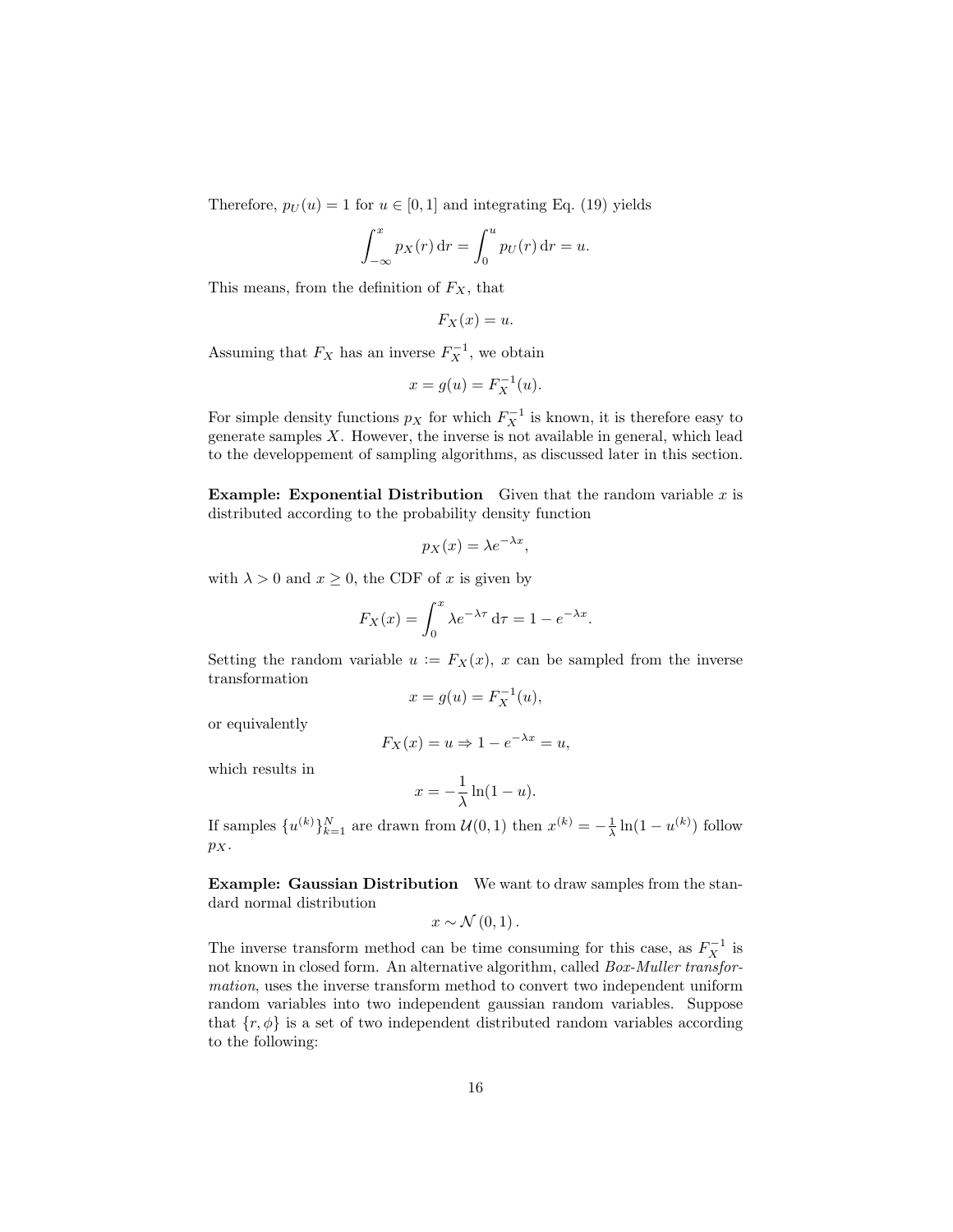•  $\phi$  is drawn by a uniform distribution with a simple transformation so that

$$
p_{\Phi}(\phi) = \begin{cases} \frac{1}{2\pi}, & 0 \le \phi \le 2\pi, \\ 0, & \text{otherwise.} \end{cases}
$$

 $\bullet$  r is sampled according to the exponential distribution

$$
p_R(r) = \frac{1}{2}e^{-\frac{r}{2}},
$$

for  $r > 0$ . The sampling from  $p_R$  is performed via an inverse transformation from a uniformly sampled variable, as seen in the previous example.

Since r and  $\phi$  are independent, the joint probability is

$$
p_{R,\Phi}(r,\phi) = p_R(r)p_\Phi(\phi).
$$

We now define the transformation,  $x = \sqrt{r} \cos \phi$  and  $y = \sqrt{r} \sin \phi$ , so that  $r = x^2 + y^2$  and  $\phi = \arctan y/x$ . The sampling joint distribution for x and y is now computed as

$$
p_{X,Y}(x,y) = \frac{1}{2\pi} \frac{1}{2} e^{-\frac{x^2 + y^2}{2}},
$$
  
= 
$$
\frac{1}{\sqrt{2\pi}} e^{-\frac{x^2}{2}} \frac{1}{\sqrt{2\pi}} e^{-\frac{y^2}{2}}.
$$

The joint distribution ends in describing two independent normally distributed variables.

#### 5.2 Rejection Sampling

Until now, we have seen how to generate samples from a uniform distribution, through pseudo-random numbers generators and from other distributions, using the inverse transformation method. However, there are many distributions, from which it may be impossible to directly define an inverse transform. In such cases, we turn to methods that only require knowledge of the functional form of the probability density function  $p$  up to a constant. The key concept here is the following: In order to generate independent samples from a desired density p one draws from another density  $q$  that is easier to sample from and then, instead of applying a transformation to  $q$ , some sampled points are rejected according to certain criteria.

Given a density  $p$ , we can write

$$
p(x) = \int_0^{p(x)} 1 \, dx = \int_{-\infty}^{\infty} \chi_{[0,p(x)]}(u) \, du.
$$
 (20)

The function

$$
\chi_{[0,p(x)]}(u) = \begin{cases} 1, & 0 \le u \le p(x), \\ 0, & \text{otherwise.} \end{cases}
$$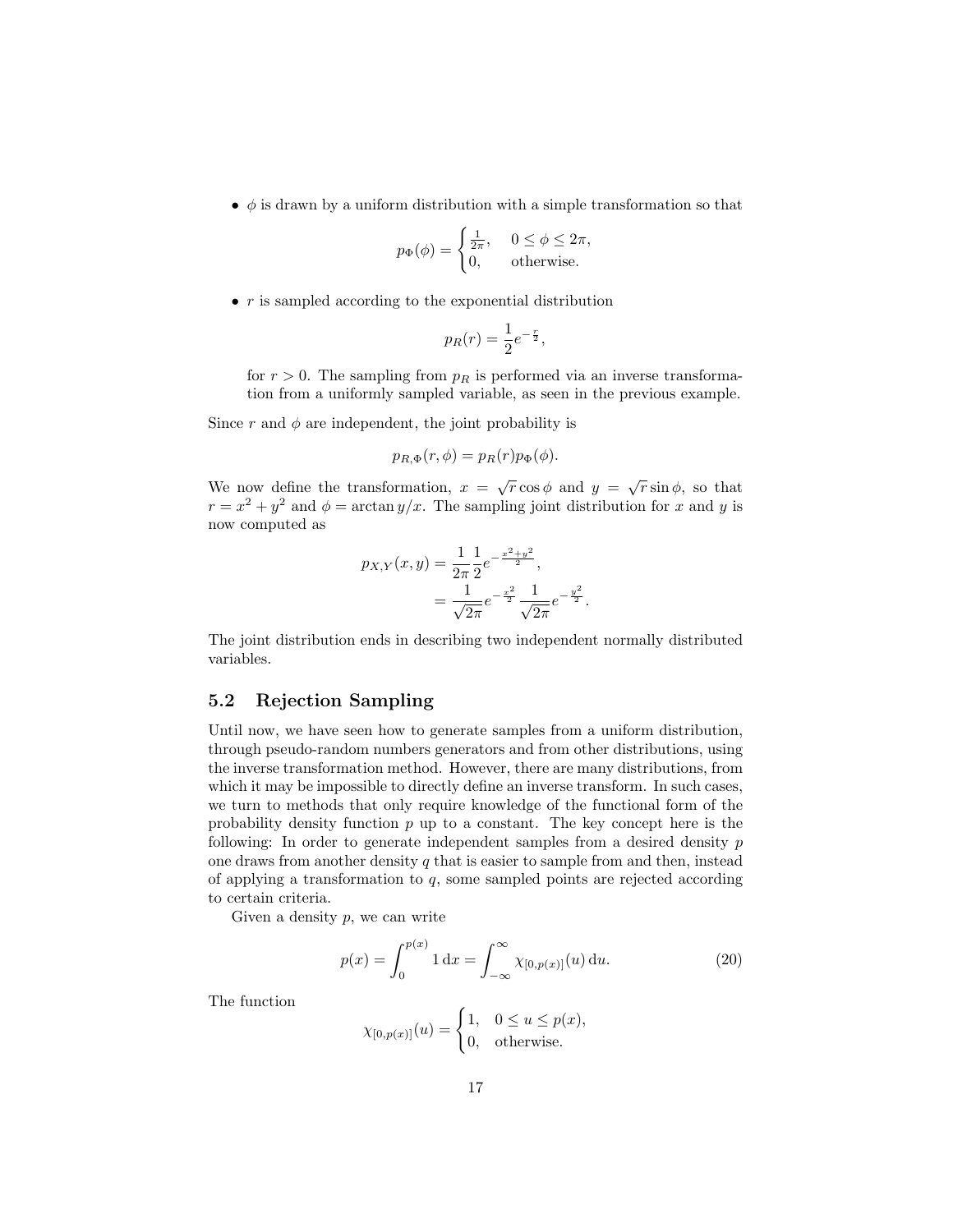

Figure 4: Assuming we can sample from the distribution  $p$ , we draw a sample  $x \sim p$  and then a uniform number  $u \sim \mathcal{U}(0, p(x))$ . If we marginalize the samples  $(x, u)$  we recover the distribution p, as shown in Eq. (20).

can be seen as the joint distribution  $p_{X,U}$  of the random variables X and U following the distribution  $p(x)$  and  $p(u|x) = U(u|0, p(x)$ . Marginalizing the joint distribution over  $U$  we recover the distribution  $p$ ,

$$
p(x) = \int p_{X,U}(x, u) \, \mathrm{d}u. \tag{21}
$$

This property of  $p$  is presented in Fig. 4. The dots in the figure correspond to samples drawn from the joint  $p_{X,U}$  and they are uniformly distributed under the graph of p.

Acceptance–Rejection technique What if we cannot directly sample from the density  $p$ ? The answer is simple:

- 1. find a density  $q$  that samples are easily drawn from,
- 2. scale q by a constant M such that the graph of  $Mq$  is always above the graph of p,
- 3. sample from the joint density  $p_{X,U}$  where  $x \sim q$  and  $u \sim \mathcal{U}(0, Mq(X)),$
- 4. keep only the points that are bellow the graph of p.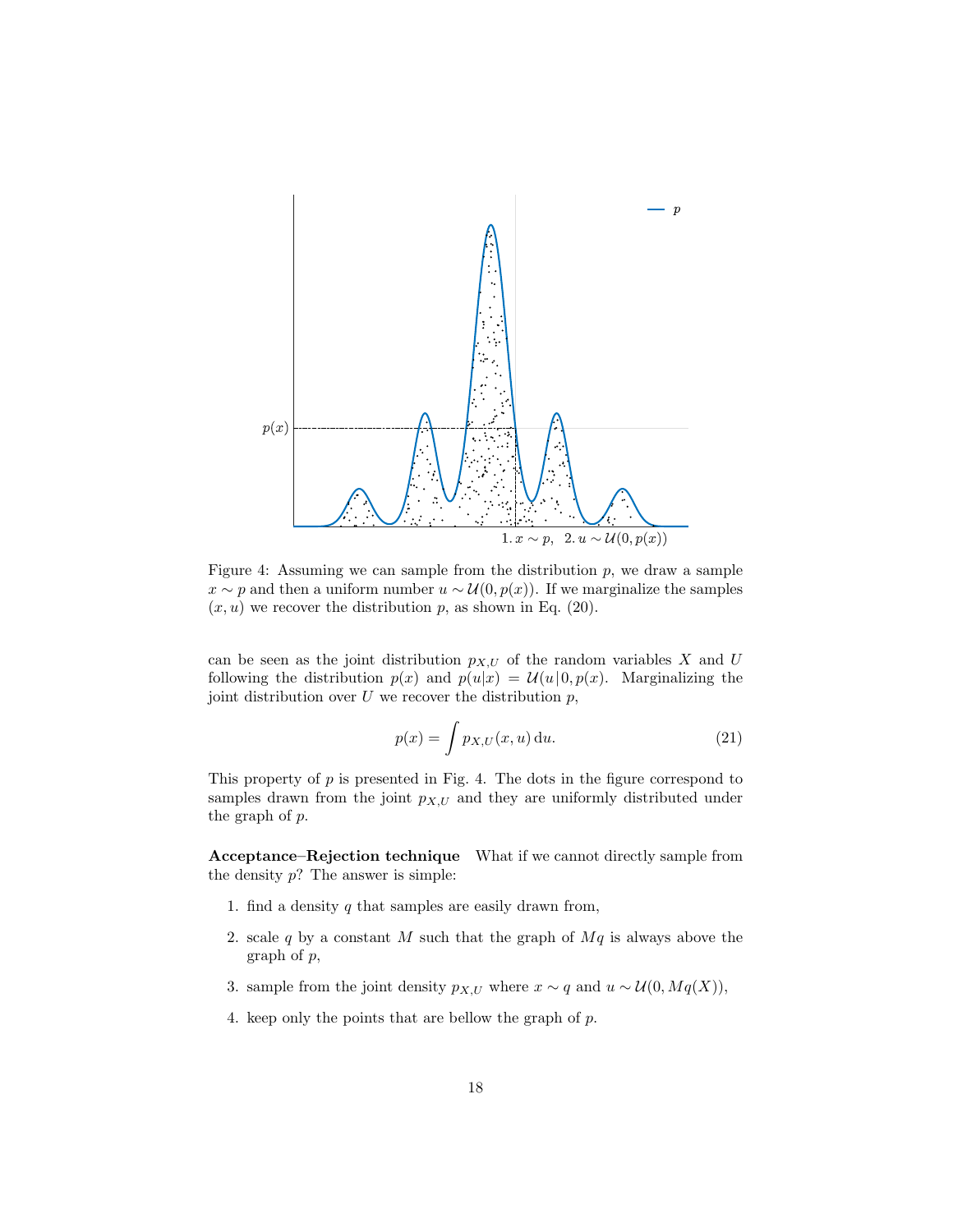

Figure 5: Demonstration of the Accept-Reject algorithm. 1. A sample  $x$  is drawn from the distribution  $q$ . 2. A random number  $u$  is drawn uniformly in  $[0, Mq(x)]$ . 3. The sample x is accepted if  $u < p(x)$ , i.e., if the point  $(x, u)$  is bellow the graph of  $p$ , and rejected otherwise.

This intuitive procedure is called acceptance–rejection algorithm and is presented graphically in Fig. 5. The detailed algorithm is presented in Algorithm 1. A basic requirement of the algorithm is that the graph of  $p$  should always be bellow the graph of  $Mq$ . Equivalently, the constant  $M$  must satisfy,

$$
M > \max_{x} \frac{p(x)}{q(x)}.
$$

Theorem 1. The samples generated from Algorithm 1 are distributed according to p.

*Proof.* According to the algorithm, we first sample  $x \sim q$ , then  $u \sim \mathcal{U}(0, Mq(x))$ and we accept if  $u > p(x)$ . Thus, the posterior density, using Bayes' theorem, is given by

$$
p(x | u \le p(x)) = \frac{p(u \le p(x) | x) q(x)}{p(\xi \le p(x))}.
$$
 (22)

The likelihood function corresponds to the probability of a uniformly distributed value in  $[0, Mq(x)]$  to be less or equal to  $p(x)$ . It easy to check that it is equal to

$$
p(u \le p(x) \mid x) = \frac{p(x)}{Mq(x)}.\tag{23}
$$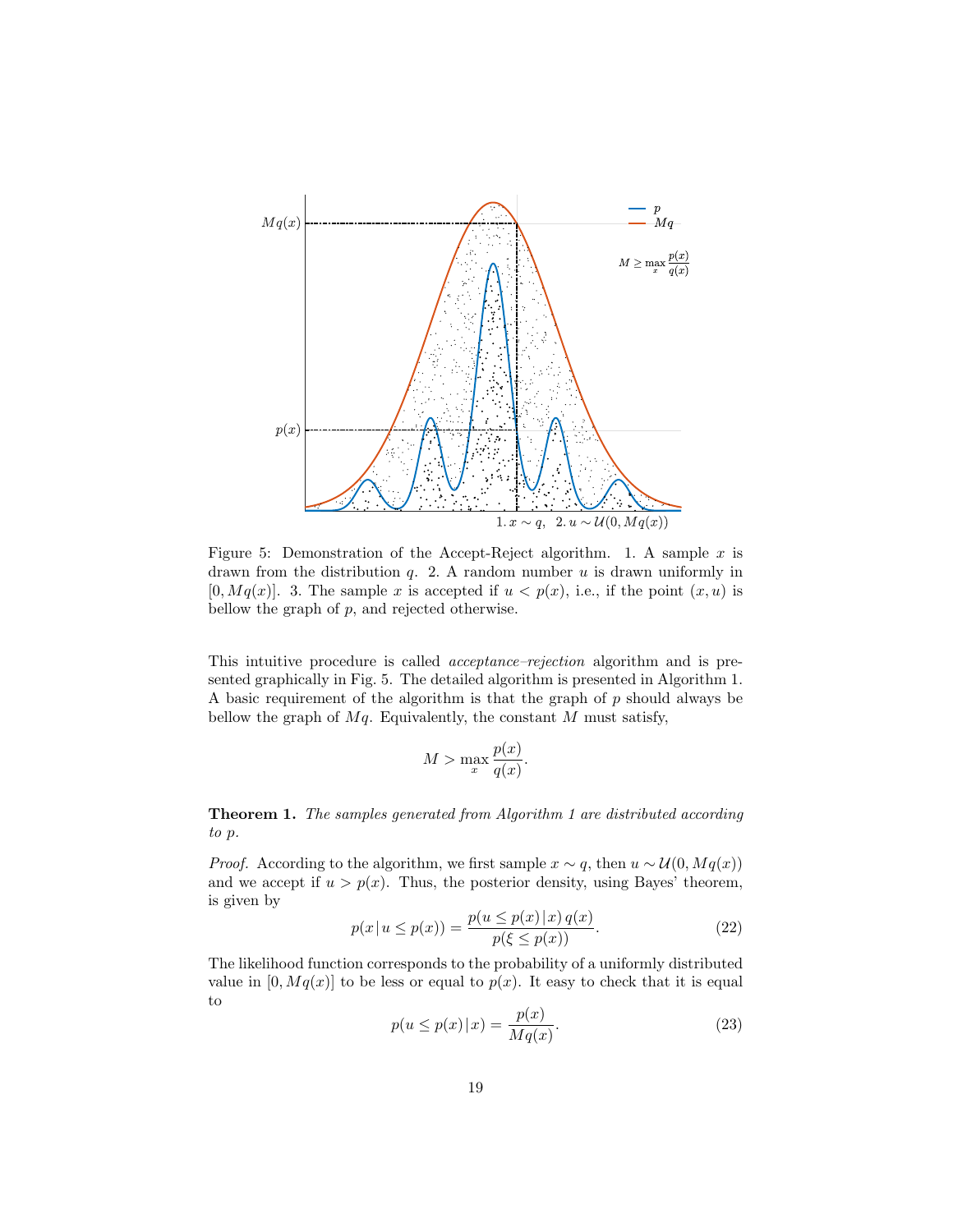Algorithm 1 Rejection sampling algorithm.

**Input:** densities p, q and constant  $M > 0$  such that  $p(x)/q(x)$ **Output:** a sample distributed according to  $p$ function REJECTION\_SAMPLING $(p, q, M)$ Generate  $x \sim q$  . Propose a new sample Generate  $u \sim \mathcal{U}(0, Mq(x))$ if  $u < p(x)$  then **return** x  $\triangleright$  Accept the proposed sample else return REJECTION SAMPLING $(p, q, C)$   $\rightarrow$  Reject and try again end if end function

In order to evaluate the denominator of Eq. (22), we integrate the numerator of Eq. (22) and use Eq. (23),

$$
p(u \le p(x)) = \int p(u \le p(x) | x) q(x) dx,
$$
  
= 
$$
\int \frac{p(x)}{Mq(x)} q(x) dx,
$$
  
= 
$$
\int \frac{1}{M} p(x) dx,
$$
  
= 
$$
\frac{1}{M}.
$$
 (24)

Inserting Eq.  $(23)$  and Eq.  $(24)$  in Eq.  $(22)$  we obtain

$$
p(x | u \le p(x)) = \frac{\frac{p(x)}{Mq(x)} q(x)}{\frac{1}{M}} = p(x).
$$

 $\Box$ 

**Note:** The efficiency of the algorithm depends on whether  $u \leq p(x)$ . For independent trials, the probability of success is  $\frac{1}{M}$  (see Eq. (24)). Thus, that the expected number of trials before accepting the sample is C.

Example: von Neumann The original rejection algorithm (Algorithm 2) was used by von Neumann to draw samples from a density  $p(x)$  in [a, b], using a uniform proposal

$$
q(x) = \frac{1}{b-a}, \quad \text{for } a \le x \le b.
$$

The constant  $M$  is given by

$$
M \ge \max_{x \in [a,b]} (b-a)p(x).
$$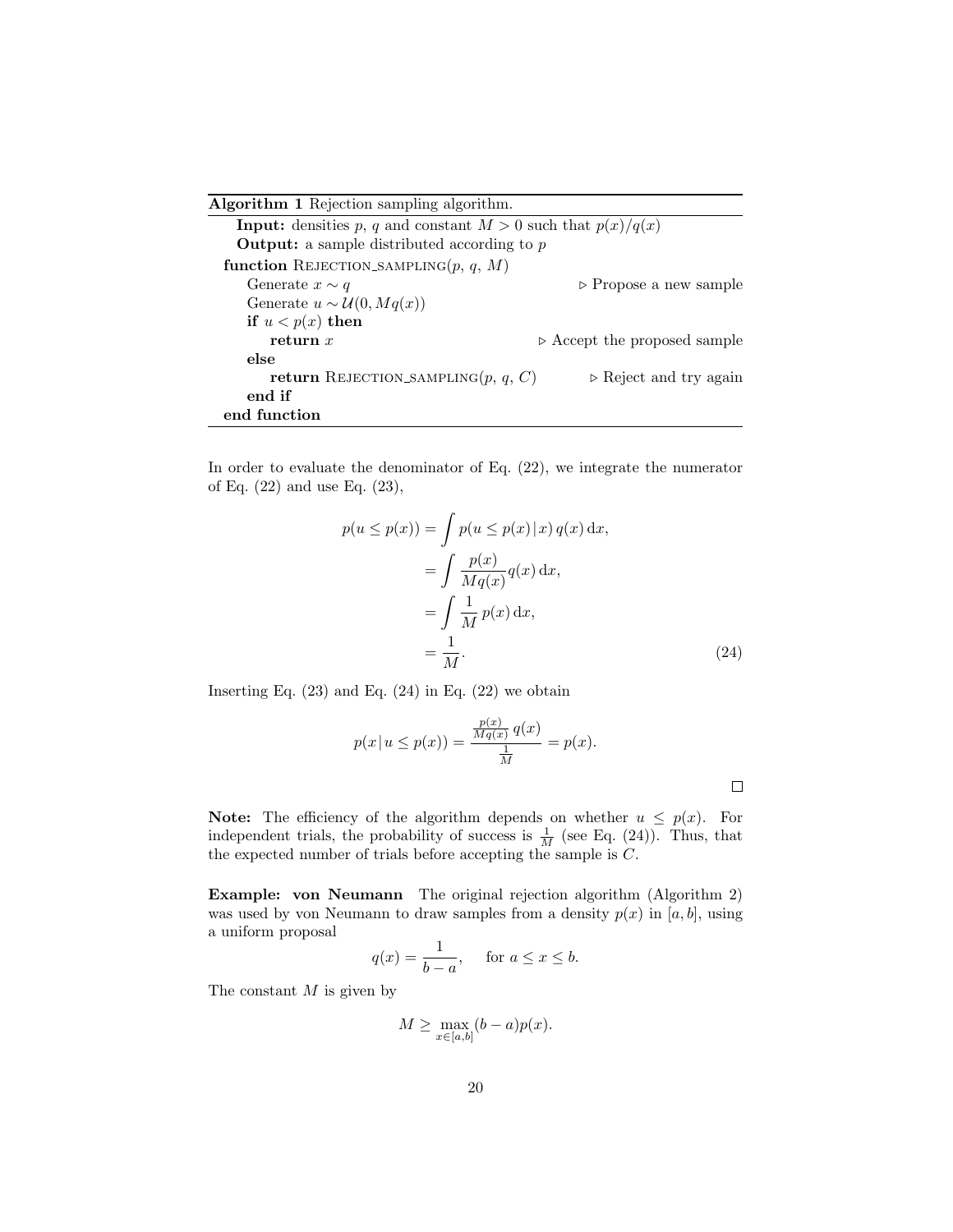Since M should be as small as possible, we select the lower bound in the above inequality,

$$
M = (b - a) \max_{x \in [a, b]} p(x).
$$

The procedure to generate one sample is summarized in Algorithm 2.

| <b>Algorithm 2</b> Von Neuman Rejection sampling algorithm.                            |                                             |  |  |  |
|----------------------------------------------------------------------------------------|---------------------------------------------|--|--|--|
| <b>Input:</b> density p, interval $(a, b)$ and constant $M = \max_{x \in [a, b]} p(x)$ |                                             |  |  |  |
| <b>Output:</b> a sample following the density $p$                                      |                                             |  |  |  |
| function REJECTION_SAMPLING $(p, a, b, M)$                                             |                                             |  |  |  |
| Generate $x \sim \mathcal{U}(a, b)$                                                    |                                             |  |  |  |
| Generate $u \sim \mathcal{U}(0, M/(b-a))$                                              |                                             |  |  |  |
| if $u < p(x)$ then                                                                     |                                             |  |  |  |
| return $x$                                                                             | $\triangleright$ Accept the proposed sample |  |  |  |
| else                                                                                   |                                             |  |  |  |
| <b>return</b> REJECTION_SAMPLING $(p, a, b, M)$                                        | $\triangleright$ Reject and try again       |  |  |  |
| end if                                                                                 |                                             |  |  |  |
| end function                                                                           |                                             |  |  |  |

#### 5.3 Markov Chain Monte Carlo

A Markov chain is a sequence of random numbers  $x_1, x_2, \ldots \in \mathbb{R}^d$  with conditional distributions that obey the rule

$$
P(x_n | x_{n-1}, x_{n-2}, \dots, x_1) = P(x_n | x_{n-1}).
$$
\n(25)

The Metropolis-Hasting algorithm [4], introduced by Nicholas Metropolis together with Arianna W. Rosenbluth, Marshall Rosenbluth, Augusta H. Teller, and Edward Teller  $(M(RT)^2)$ , makes use of the Markov chain properties to generate samples from a probability density function. For a stochastic process  $W(x|y)$  following a Markov chain, the probability density of the states converges to an equilibrium probability density function  $p_{eq}$  if the detailed balance equation is satisfied,

$$
W(x|y)p_{eq}(y) = W(y|x)p_{eq}(x).
$$
 (26)

In statistical physics, we usually know the stochastic process and need to find the equilibrium distribution. Here we want the opposite: we know the density  $p_{eq}$  and want to design a suitable process W which generates states distributed according to  $p_{eq}$ . The idea of M(RT)<sup>2</sup> is to write this process as a combination of proposition and acceptance terms  $T$  and  $A$ ,

$$
W(x|y) = A(x|y)T(x|y).
$$
 (27)

The proposal distribution  $T(x'|y)$  proposes the transition from y to x'. It must normalize to 1:

$$
\int T(x|y)dx = 1.
$$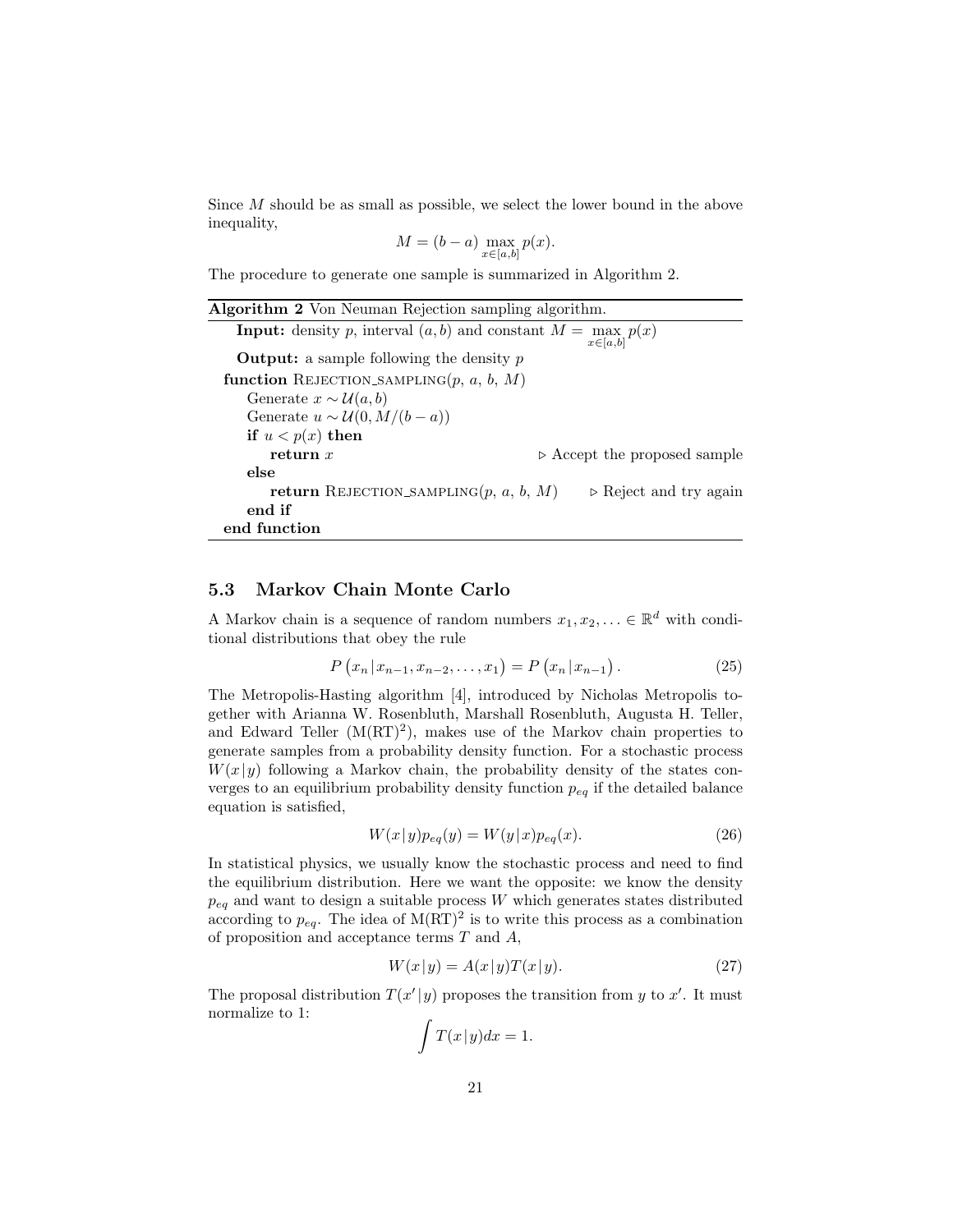The proposed state  $x'$  is then accepted with acceptance probability  $A(x'|y)$ . The acceptance must be chosen to satisfy the detailed balance condition Eq. (26),

$$
A(x|y)T(x|y)p_{eq}(y) = A(y|x)T(y|x)p_{eq}(x).
$$

We now define

$$
q(x|y) = \frac{T(y|x)p_{eq}(x)}{T(x|y)p_{eq}(y)}.
$$
\n(28)

Note that  $q(x|y) \geq 0$ . It is easy to check that the detailed balance condition is satisfied for

$$
A(x|y) = \min [1, q(x|y)].
$$

The algorithm used to generate one sample from a given state is summarized in Algorithm 3. Note that it is sufficient to know  $p_{eq}$  only up to a constant factor. Indeed, in the M(RT)<sup>2</sup> algorithm,  $p_{eq}$  appears only in a ratio (see Eq. (28)).

| <b>Algorithm 3</b> One step of the Metropolis-Hasting sampling algorithm   |                                                                 |  |  |  |
|----------------------------------------------------------------------------|-----------------------------------------------------------------|--|--|--|
| <b>Input:</b> Current state y, proposal density T, target density $p_{eq}$ |                                                                 |  |  |  |
| <b>Output:</b> Next state                                                  |                                                                 |  |  |  |
| function METROPOLIS_HASTING_STEP $(y, T, P_{eq})$                          |                                                                 |  |  |  |
| generate $x \sim T(. y)$                                                   | $\triangleright$ Propose a new state                            |  |  |  |
| set $q \leftarrow T(y x)p_{eq}(x)/T(x y)p_{eq}(y)$                         |                                                                 |  |  |  |
| if $q > 1$ then                                                            |                                                                 |  |  |  |
| return $x$                                                                 |                                                                 |  |  |  |
| else                                                                       |                                                                 |  |  |  |
| generate $U \sim \mathcal{U}(0, 1)$                                        |                                                                 |  |  |  |
| if $U < q$ then                                                            | $\triangleright$ select the state with probability $A(x y) = q$ |  |  |  |
| return $x$                                                                 | $\triangleright$ Accept the new state                           |  |  |  |
| else                                                                       |                                                                 |  |  |  |
| return $y$                                                                 | $\triangleright$ Reject the new state                           |  |  |  |
| end if                                                                     |                                                                 |  |  |  |
| end if                                                                     |                                                                 |  |  |  |
| end function                                                               |                                                                 |  |  |  |

We will now demonstrate that the  $M(RT)^2$  algorithm indeed converges to the desired distribution  $p_{eq}$ . We define the probability densities  $\phi_i$  of each random variable  $x_i$  in the sequence. Given  $\phi_n$ , we can write  $\phi_{n+1}(x)$  as a sum of two contributions:

• Probability of accepting a new state,

$$
P\left(\text{``previous state was not } x\text{''}\right) = \int A(x|y)T(x|y)\phi_n(y)dy,
$$

• Probability of not moving away from  $x$ , i.e. rejected the proposed state,

$$
P\left(\text{``previous state was } x\text{''}\right) = \phi_n(x) \int (1 - A(y|x)) T(y|x) dy.
$$